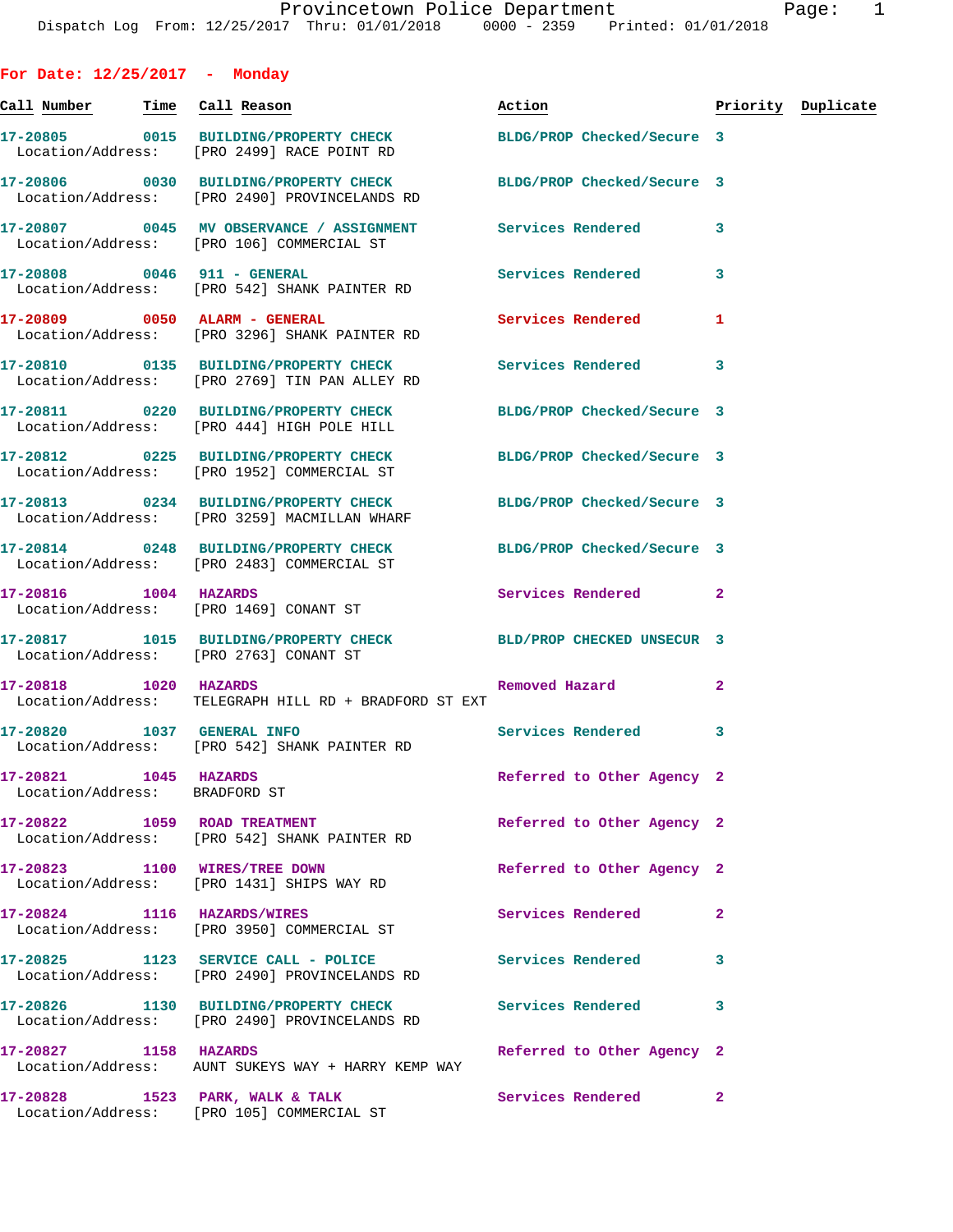|                                    | Dispatch Log From: 12/25/2017 Thru: 01/01/2018 0000 - 2359 Printed: 01/01/2018                                    | Provincetown Police Department | Page: 2      |
|------------------------------------|-------------------------------------------------------------------------------------------------------------------|--------------------------------|--------------|
|                                    | 17-20829 1541 SERVICE CALL - POLICE Services Rendered 3<br>Location/Address: [PRO 544] SHANK PAINTER RD           |                                |              |
|                                    | 17-20830 1753 MEDICAL EMERGENCY<br>Location/Address: [PRO 2548] HOWLAND ST                                        | Transported to Hospital 1      |              |
|                                    | 17-20831 1755 ANIMAL CALL<br>Location/Address: [PRO 396] COMMERCIAL ST                                            | Services Rendered 2            |              |
|                                    | 17-20833 1837 PARK, WALK & TALK Services Rendered<br>Location/Address: [PRO 2373] CONANT ST                       |                                | $\mathbf{2}$ |
|                                    | 17-20834 2000 MEDICAL EMERGENCY<br>Location/Address: [PRO 1207] COMMERCIAL ST                                     | Transported to Hospital 1      |              |
|                                    | 17-20835 2337 BUILDING/PROPERTY CHECK Services Rendered 3<br>Location/Address: [PRO 3432] COMMERCIAL ST           |                                |              |
|                                    | 17-20836 2348 BUILDING/PROPERTY CHECK Services Rendered 3<br>Location/Address: [PRO 3430] COMMERCIAL ST           |                                |              |
| Location/Address: COMMERCIAL ST    | 17-20837 2352 SUSPICIOUS ACTIVITY Services Rendered 2                                                             |                                |              |
| For Date: $12/26/2017$ - Tuesday   |                                                                                                                   |                                |              |
|                                    | 17-20838 0022 BUILDING/PROPERTY CHECK Services Rendered<br>Location/Address: [PRO 2490] PROVINCELANDS RD          |                                | $\mathbf{3}$ |
|                                    | 17-20839 0036 BUILDING/PROPERTY CHECK Services Rendered 3<br>Location/Address: [PRO 515] RACE POINT RD            |                                |              |
|                                    | 17-20840 0047 BUILDING/PROPERTY CHECK BLDG/PROP Checked/Secure 3<br>Location/Address: [PRO 517] RACE POINT RD     |                                |              |
|                                    | 17-20841 0105 BUILDING/PROPERTY CHECK BLDG/PROP Checked/Secure 3<br>Location/Address: [PRO 444] HIGH POLE HILL    |                                |              |
|                                    | 17-20842 0108 MV OBSERVANCE / ASSIGNMENT Services Rendered 3<br>Location/Address: HIGH POLE HILL + BRADFORD ST    |                                |              |
|                                    | 17-20843 0207 MV OBSERVANCE / ASSIGNMENT Services Rendered 3<br>Location/Address: [PRO 447] JEROME SMITH RD       |                                |              |
|                                    | 17-20844 0752 PROPERTY DAMAGE<br>Location/Address: [PRO 72] PROVINCELANDS RD                                      | <b>Services Rendered</b>       | $\mathbf{3}$ |
| Location/Address: TIN PAN ALLEY RD | 17-20845 0758 BUILDING/PROPERTY CHECK Services Rendered                                                           |                                | $\mathbf{3}$ |
|                                    | 17-20846 0806 PARKING COMPLAINT<br>Location/Address: [PRO 3456] RYDER ST EXT                                      | Services Rendered              | 3            |
|                                    | 17-20847 0838 BUILDING/PROPERTY CHECK BLDG/PROP Checked/Secure 3<br>Location/Address: [PRO 517] RACE POINT RD     |                                |              |
|                                    | 17-20848 0845 SUSPICIOUS / PERSON<br>Location/Address: [PRO 2489] BRADFORD ST                                     | <b>Services Rendered 22</b>    |              |
| 17-20850 0900 SERVE SUMMONS        | Location/Address: [PRO 1554] COMMERCIAL ST                                                                        | Could Not Locate 3             |              |
|                                    | 17-20849 0902 BUILDING/PROPERTY CHECK BLDG/PROP Checked/Secure 3<br>Location/Address: [PRO 2490] PROVINCELANDS RD |                                |              |
| 17-20852 0910 ALARM - GENERAL      | Location/Address: [PRO 2225] HARRY KEMP WAY                                                                       | Services Rendered 1            |              |
|                                    | 17-20853 0939 BUILDING/PROPERTY CHECK BLDG/PROP Checked/Secure 3<br>Location/Address: [PRO 526] RYDER ST EXT      |                                |              |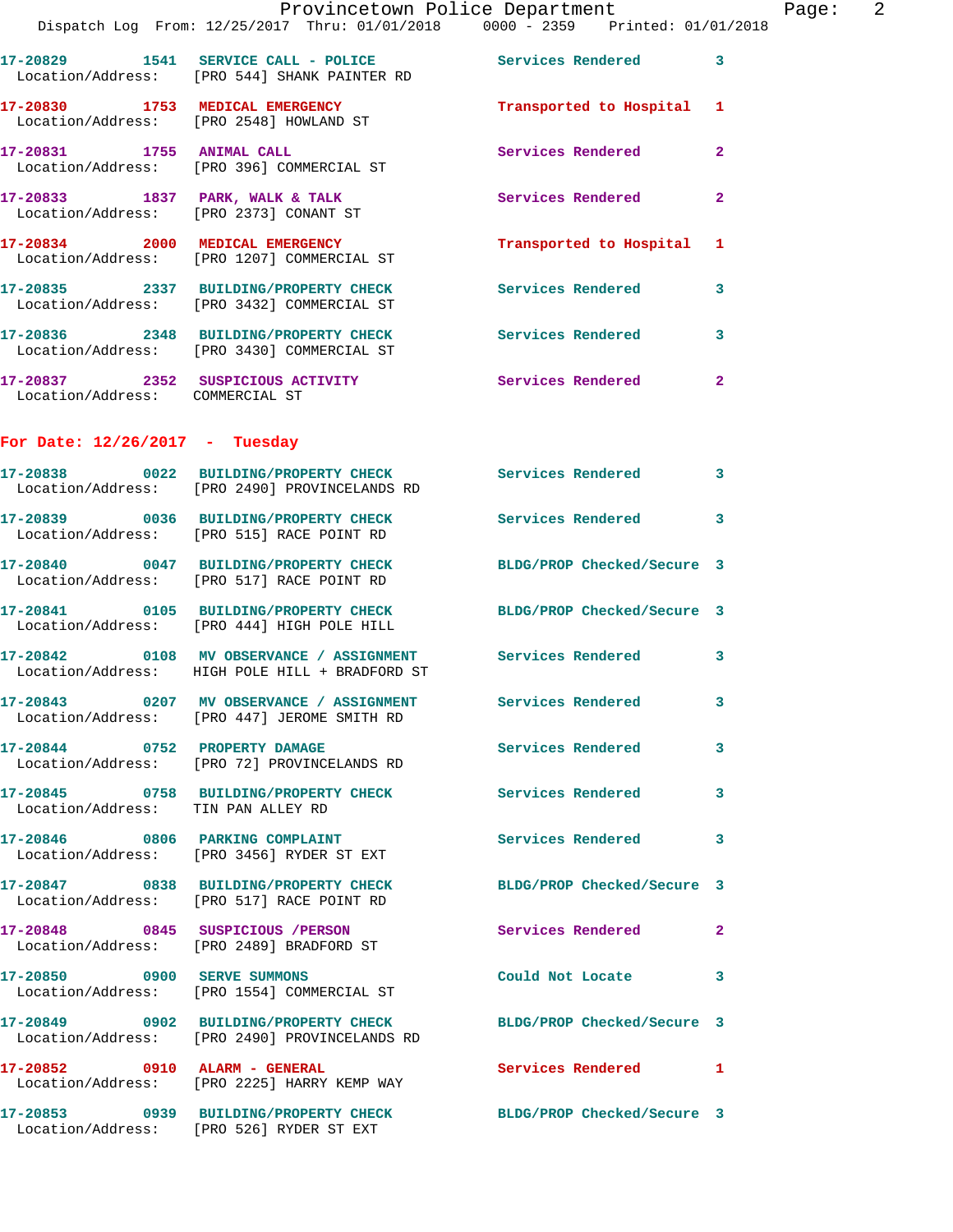Dispatch Log From: 12/25/2017 Thru: 01/01/2018 0000 - 2359 Printed: 01/01/2018

**17-20854 0941 HAZARDS Services Rendered 2**  Location/Address: CONANT ST + FRITZ'S WAY **17-20855 1001 MV OBSERVANCE / ASSIGNMENT Services Rendered 3**  Location/Address: [PRO 2518] ROUTE 6 **17-20856 1028 SERVE SUMMONS Could Not Locate 3**  Location/Address: [PRO 1895] BRADFORD ST **17-20858 1046 BUILDING/PROPERTY CHECK Services Rendered 3**  Location/Address: [PRO 564] BAYBERRY AVE **17-20859 1115 LOST BIFOLD WALLET Services Rendered 3**  Location/Address: [PRO 542] SHANK PAINTER RD **17-20860 1247 MV OBSERVANCE / ASSIGNMENT Services Rendered 3**  Location/Address: [PRO 2513] ROUTE 6 **17-20861 1251 MV STOP Citation / Warning Issue 3**  Location/Address: [PRO 2513] ROUTE 6 Refer To Citation: R8381474 **17-20863 1310 MV STOP Citation / Warning Issue 3**  Location/Address: [PRO 2479] ROUTE 6 Refer To Citation: R8381475 **17-20862 1311 MV OBSERVANCE / ASSIGNMENT Services Rendered 3**  Location/Address: [PRO 106] COMMERCIAL ST **17-20864 1501 MV COLLISION Services Rendered 1**  Location/Address: [PRO 3257] SHANK PAINTER RD **17-20866 1518 MISSING CAT Services Rendered 3**  Location/Address: [PRO 542] SHANK PAINTER RD **17-20865 1519 BUILDING/PROPERTY CHECK BLDG/PROP Checked/Secure 3**  Location/Address: [PRO 1638] COMMERCIAL ST 17-20867 1537 PARK, WALK & TALK **Services Rendered** 2 Location/Address: [PRO 105] COMMERCIAL ST **17-20868 1557 ALARM - FIRE False Alarm 1**  Location/Address: [PRO 30] BRADFORD ST **17-20869 1826 BUILDING/PROPERTY CHECK BLDG/PROP Checked/Secure 3**  Location/Address: [PRO 3287] ROUTE 6 **17-20870 1847 BUILDING/PROPERTY CHECK BLDG/PROP Checked/Secure 3**  Location/Address: [PRO 2490] PROVINCELANDS RD **17-20871 1854 ASSIST CITIZEN Services Rendered 3**  Location/Address: [PRO 116] COMMERCIAL ST **17-20872 1927 BAR CHECK Services Rendered 2**  Location/Address: [PRO 3432] COMMERCIAL ST **17-20873 1939 BUILDING/PROPERTY CHECK BLDG/PROP Checked/Secure 3**  Location/Address: [PRO 2206] PILGRIMS LANDING **17-20875 2057 BAR CHECK Services Rendered 2**  Location/Address: [PRO 2737] COMMERCIAL ST **17-20876 2130 BUILDING/PROPERTY CHECK BLDG/PROP Checked/Secure 3**  Location/Address: TIN PAN ALLEY RD **17-20877 2130 BUILDING/PROPERTY CHECK BLDG/PROP Checked/Secure 3**  Location/Address: [PRO 517] RACE POINT RD **17-20878 2130 BUILDING/PROPERTY CHECK BLDG/PROP Checked/Secure 3**  Location/Address: [PRO 3165] RACE POINT RD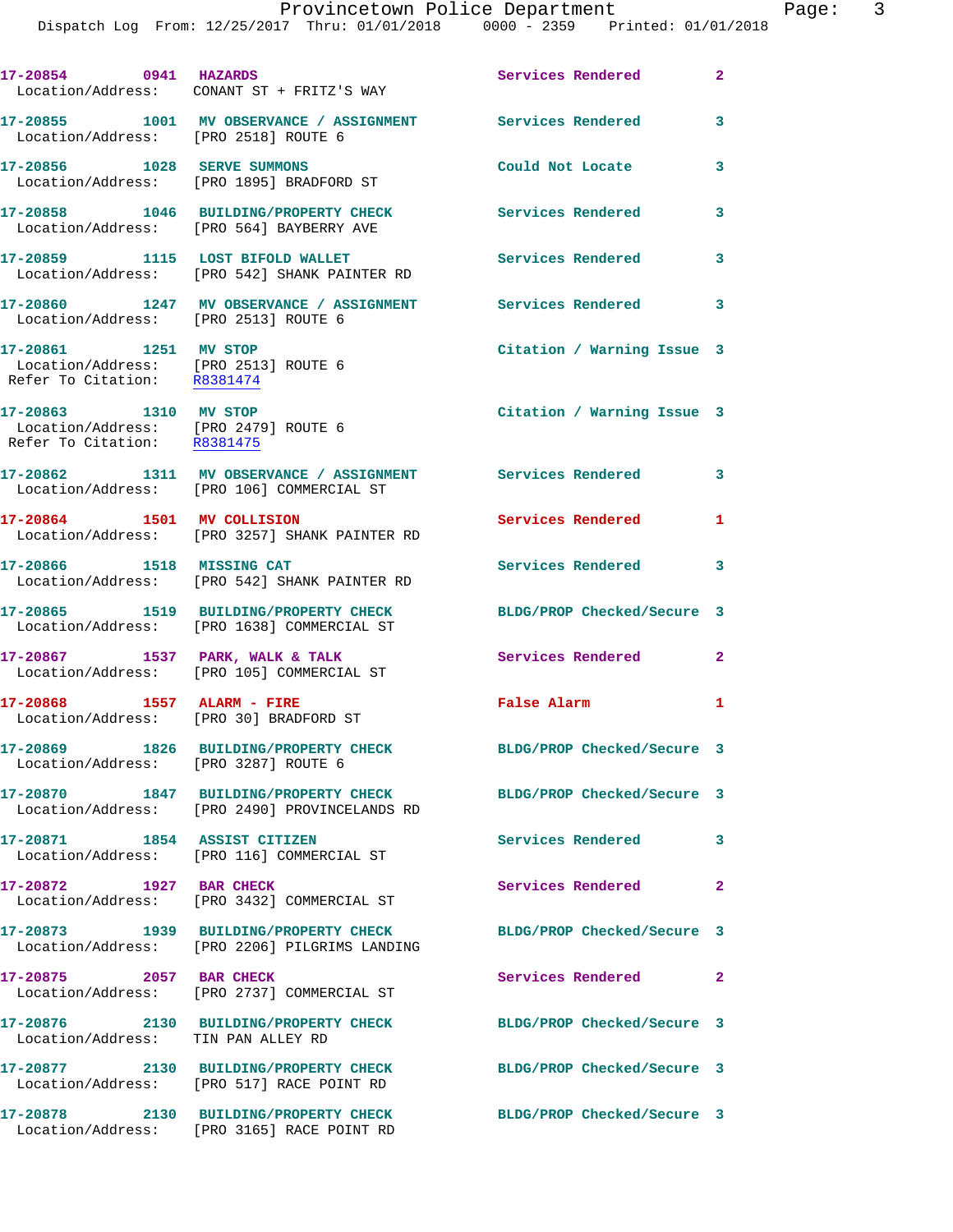|                                         | 17-20879 2130 BUILDING/PROPERTY CHECK<br>Location/Address: [PRO 516] RACE POINT RD                                | BLDG/PROP Checked/Secure 3 |                |
|-----------------------------------------|-------------------------------------------------------------------------------------------------------------------|----------------------------|----------------|
|                                         | 17-20880 2130 BUILDING/PROPERTY CHECK BLDG/PROP Checked/Secure 3<br>Location/Address: [PRO 2490] PROVINCELANDS RD |                            |                |
| Location/Address: [PRO 3440] ROUTE 6    | 17-20881 2222 ANIMAL CALL/DEAD COYOTE Referred to Other Agency 3                                                  |                            |                |
| For Date: $12/27/2017$ - Wednesday      |                                                                                                                   |                            |                |
| Location/Address: [PRO 521] ROUTE 6     | 17-20882 0003 BUILDING/PROPERTY CHECK Services Rendered                                                           |                            | 3              |
| Location/Address: [PRO 94] BRADFORD ST  | 17-20883 6026 MV OBSERVANCE / ASSIGNMENT Services Rendered                                                        |                            | 3              |
| Location/Address: [PRO 1859] ROUTE 6    | 17-20884 0054 BUILDING/PROPERTY CHECK                                                                             | Services Rendered          | 3              |
|                                         | 17-20885 0100 BUILDING/PROPERTY CHECK<br>Location/Address: [PRO 2898] JEROME SMITH RD                             | Services Rendered          | 3              |
|                                         | 17-20886 0107 BUILDING/PROPERTY CHECK<br>Location/Address: [PRO 3430] COMMERCIAL ST                               | Services Rendered          | 3              |
|                                         | 17-20887 0111 BUILDING/PROPERTY CHECK<br>Location/Address: [PRO 2977] COMMERCIAL ST                               | Services Rendered          | 3              |
|                                         | 17-20891 0132 BUILDING/PROPERTY CHECK<br>Location/Address: [PRO 713] BRADFORD ST                                  | Services Rendered          | 3              |
|                                         | 17-20888 0138 BUILDING/PROPERTY CHECK<br>Location/Address: [PRO 3030] TIN PAN ALLEY RD                            | <b>Services Rendered</b>   | 3              |
| Location/Address: [PRO 1780] JOHNSON ST | 17-20889 0140 BUILDING/PROPERTY CHECK                                                                             | BLDG/PROP Checked/Secure 3 |                |
|                                         | 17-20890 0143 BUILDING/PROPERTY CHECK<br>Location/Address: [PRO 3259] MACMILLAN WHARF                             | Services Rendered          | 3              |
| 17-20892                                | 0145 BUILDING/PROPERTY CHECK<br>Location/Address: [PRO 517] RACE POINT RD                                         | BLDG/PROP Checked/Secure 3 |                |
|                                         | 17-20893 0155 BUILDING/PROPERTY CHECK<br>Location/Address: [PRO 1638] COMMERCIAL ST                               | BLDG/PROP Checked/Secure 3 |                |
|                                         | 17-20894 0216 BUILDING/PROPERTY CHECK<br>Location/Address: [PRO 3908] COMMERCIAL ST                               | BLDG/PROP Checked/Secure 3 |                |
| Refer To Field Int: 17-11-FI            | 17-20895  0327 SUSPICIOUS ACTIVITY<br>Location/Address: [PRO 526] RYDER ST EXT                                    | Services Rendered          | $\overline{2}$ |
|                                         | 17-20896 0403 BUILDING/PROPERTY CHECK BLDG/PROP Checked/Secure 3<br>Location/Address: [PRO 440] HARRY KEMP WAY    |                            |                |
|                                         | 17-20897 0505 MV OBSERVANCE / ASSIGNMENT<br>Location/Address: HOWLAND ST + BRADFORD ST                            | <b>Services Rendered</b>   | 3              |
|                                         | 17-20898 0552 BUILDING/PROPERTY CHECK<br>Location/Address: [PRO 3609] COMMERCIAL ST                               | BLDG/PROP Checked/Secure 3 |                |
| Location/Address: TIN PAN ALLEY RD      | 17-20899 0747 BUILDING/PROPERTY CHECK Services Rendered                                                           |                            | 3              |
|                                         | 17-20900 0758 BUILDING/PROPERTY CHECK Services Rendered<br>Location/Address: [PRO 2499] RACE POINT RD             |                            | 3              |
|                                         |                                                                                                                   |                            |                |
|                                         |                                                                                                                   |                            |                |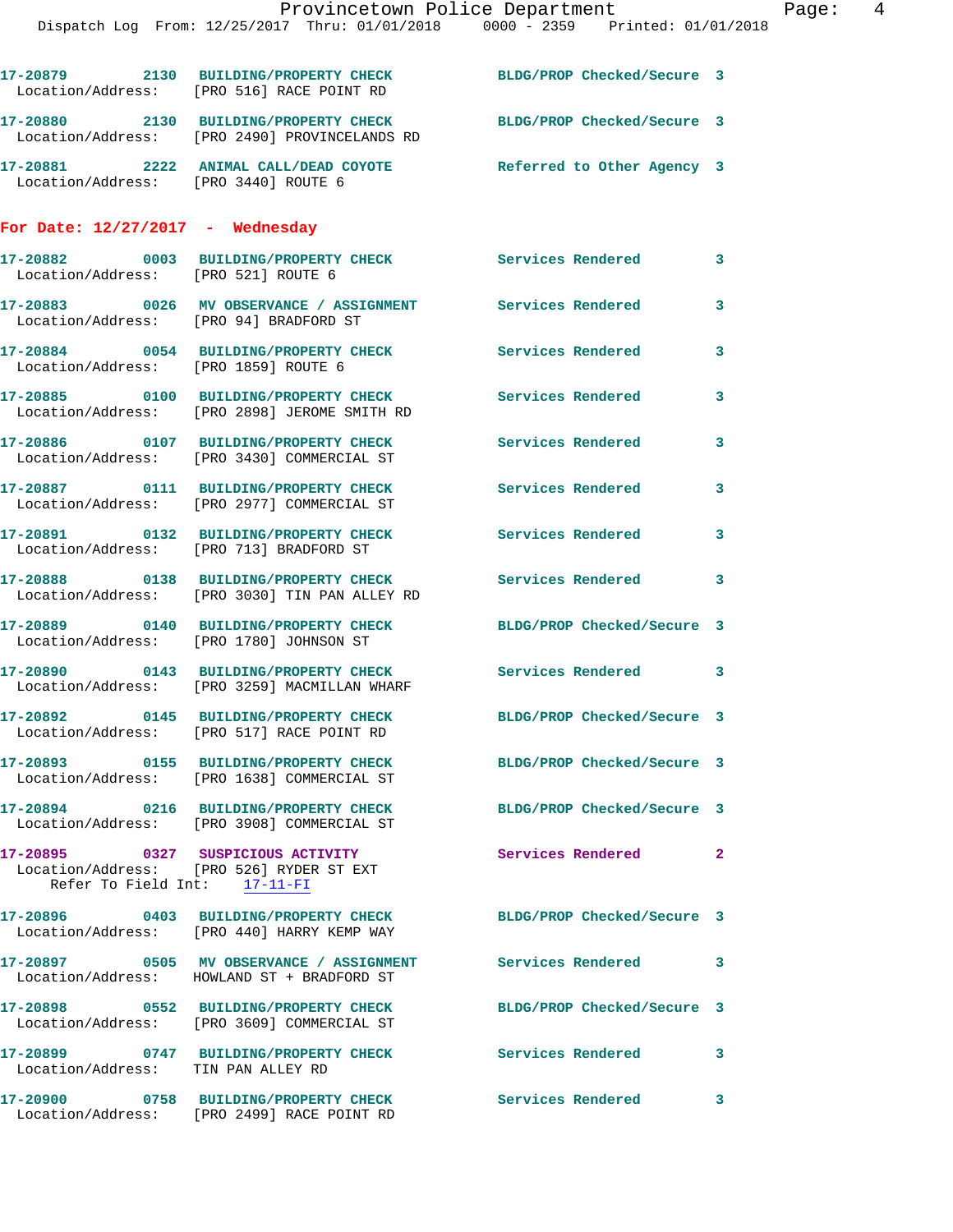| $17-20901$ 0854 ALARM - GENERAL                                                                                          | Location/Address: [PRO 569] WINSLOW ST                                                               | Services Rendered          | $\mathbf{1}$            |
|--------------------------------------------------------------------------------------------------------------------------|------------------------------------------------------------------------------------------------------|----------------------------|-------------------------|
|                                                                                                                          | 17-20902 0910 FOLLOW UP<br>Location/Address: [PRO 542] SHANK PAINTER RD                              | SPOKEN TO                  | $\overline{2}$          |
| Location/Address: [PRO 2513] ROUTE 6                                                                                     | 17-20903 0929 MV OBSERVANCE / ASSIGNMENT Services Rendered                                           |                            | $\overline{\mathbf{3}}$ |
| 17-20904 0931 HAZARDS                                                                                                    | Location/Address: [PRO 3736] COMMERCIAL ST                                                           | Services Rendered          | $\overline{2}$          |
| Location/Address: [PRO 2513] ROUTE 6                                                                                     | 17-20905 0952 MV OBSERVANCE / ASSIGNMENT Services Rendered                                           |                            | 3                       |
| 17-20906 0954 MV STOP<br>Location/Address: [PRO 2513] ROUTE 6                                                            |                                                                                                      | Citation / Warning Issue 3 |                         |
| 17-20907 1004 MV STOP<br>Location/Address: [PRO 2521] ROUTE 6<br>Refer To Citation: $\frac{17-609-CN}{\sqrt{17-609-CN}}$ |                                                                                                      | <b>VERBAL WARNING</b>      | $\overline{\mathbf{3}}$ |
| 17-20908 1036 MV STOP<br>Location/Address: [PRO 2521] ROUTE 6<br>Refer To Citation: 17-610-CN                            |                                                                                                      | <b>VERBAL WARNING</b>      | $\overline{\mathbf{3}}$ |
|                                                                                                                          | 17-20909 1042 SERVICE CALL - POLICE<br>Location/Address: [PRO 1204] COMMERCIAL ST                    | SPOKEN TO                  | 3                       |
|                                                                                                                          | 17-20910 1051 BUILDING/PROPERTY CHECK<br>Location/Address: [PRO 1351] COMMERCIAL ST                  | <b>Services Rendered</b>   | $\mathbf{3}$            |
|                                                                                                                          | 17-20911 1118 MV OBSERVANCE / ASSIGNMENT<br>Location/Address: [PRO 530] SHANK PAINTER RD             | <b>Services Rendered</b>   | 3                       |
|                                                                                                                          | 17-20913 1326 PARK, WALK & TALK<br>Location/Address: [PRO 1778] SHANK PAINTER RD                     | <b>Services Rendered</b>   | $\overline{2}$          |
|                                                                                                                          | 17-20914 1330 PARK, WALK & TALK<br>Location/Address: [PRO 530] SHANK PAINTER RD                      | <b>Services Rendered</b>   | $\overline{2}$          |
|                                                                                                                          | 17-20915 1341 PARK, WALK & TALK<br>Location/Address: [PRO 182] COMMERCIAL ST                         | <b>Services Rendered</b>   | $\mathbf{2}$            |
|                                                                                                                          | 17-20916 1355 BUILDING/PROPERTY CHECK Services Rendered 3<br>Location/Address: [PRO 1780] JOHNSON ST |                            |                         |
|                                                                                                                          | 17-20917 1408 MEDICAL EMERGENCY<br>Location/Address: [PRO 440] HARRY KEMP WAY                        | Transported to Hospital 1  |                         |
|                                                                                                                          | 17-20919 1510 MEDICAL EMERGENCY<br>Location/Address: [PRO 1245] SEASHORE PARK DR                     | Transported to Hospital 1  |                         |
| 17-20921 1627 ALARM - GENERAL<br>Location/Address: HENSCHE LN                                                            |                                                                                                      | False Alarm                | 1                       |
| 17-20922 1654 LOST PROPERTY                                                                                              | Location/Address: [PRO 3296] SHANK PAINTER RD                                                        | <b>Services Rendered</b>   | 3                       |
|                                                                                                                          | 17-20923 1711 BUILDING/PROPERTY CHECK<br>Location/Address: [PRO 515] RACE POINT RD                   | Services Rendered          | 3                       |
|                                                                                                                          | 17-20924 1711 BUILDING/PROPERTY CHECK<br>Location/Address: [PRO 516] RACE POINT RD                   | <b>Services Rendered</b>   | 3                       |
|                                                                                                                          | 17-20925 1714 BUILDING/PROPERTY CHECK<br>Location/Address: [PRO 3416] STABLE PATH                    | <b>Services Rendered</b>   | 3                       |
|                                                                                                                          | 17-20926 1722 MV OBSERVANCE / ASSIGNMENT No Action Required 3                                        |                            |                         |

Location/Address: [PRO 3440] ROUTE 6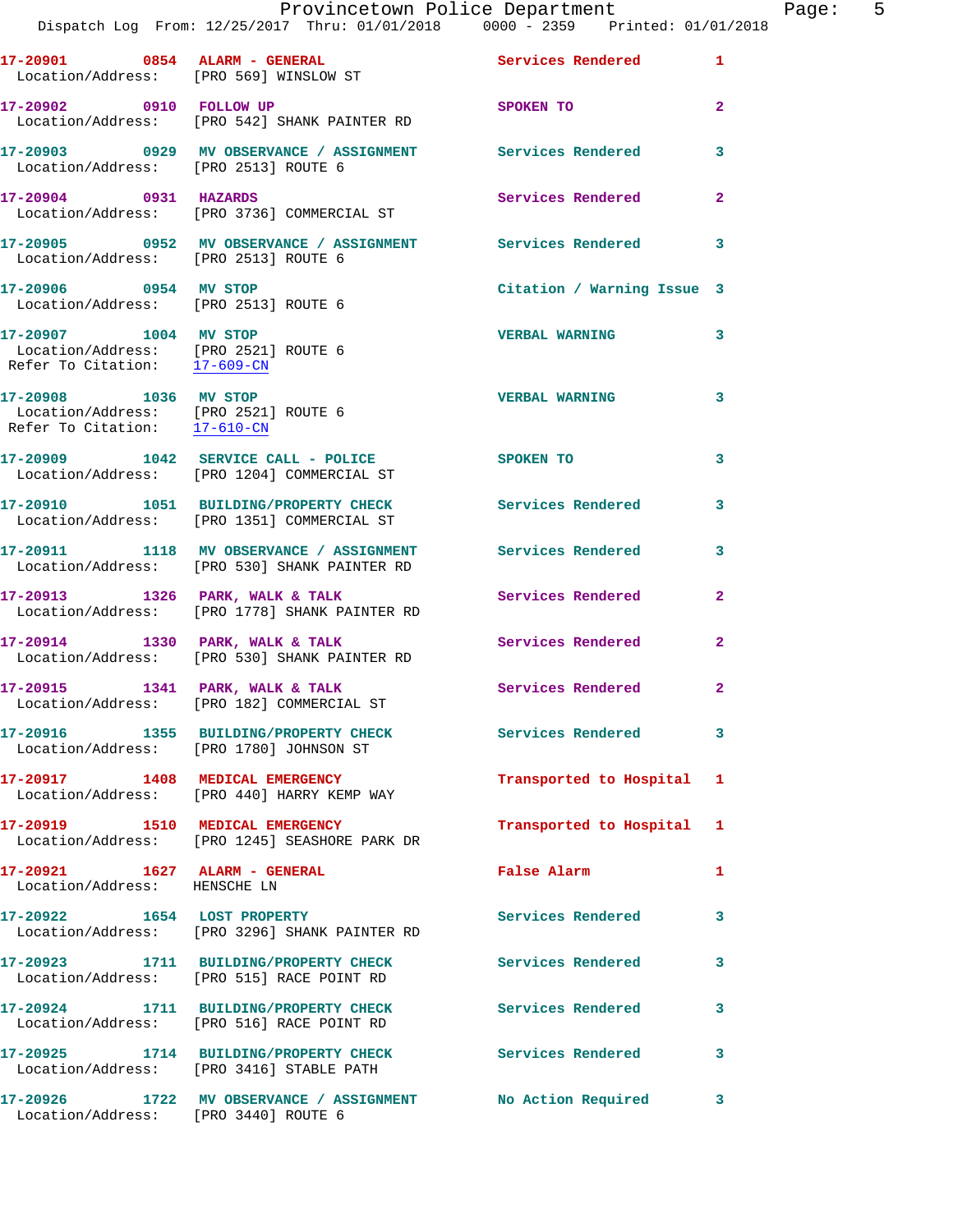|                                                                                    | Dispatch Log From: 12/25/2017 Thru: 01/01/2018 0000 - 2359 Printed: 01/01/2018                                    | Provincetown Police Department | Page: 6      |
|------------------------------------------------------------------------------------|-------------------------------------------------------------------------------------------------------------------|--------------------------------|--------------|
| 17-20928 1746 MV STOP<br>Location/Address: ROUTE 6<br>Refer To Citation: 17-607-CN |                                                                                                                   | <b>VERBAL WARNING</b>          | 3            |
|                                                                                    | 17-20929 1802 TRAFFIC CONTROL<br>Location/Address: [PRO 860] COMMERCIAL ST                                        | Services Rendered              | $\mathbf{3}$ |
|                                                                                    | 17-20930 1842 ALARM - GENERAL<br>Location/Address: [PRO 1202] COMMERCIAL ST                                       | False Alarm                    | 1            |
| 17-20931 1857 MV STOP                                                              | Location: [PRO 3431] LOPES SQUARE<br>Refer To Citation: $\frac{17-608-CN}{\sqrt{17}}$                             | <b>VERBAL WARNING</b>          | 3            |
|                                                                                    | 17-20934 2154 SUSPICIOUS ACTIVITY Unfounded<br>Location/Address: [PRO 352] COMMERCIAL ST                          |                                | $\mathbf{2}$ |
| For Date: $12/28/2017$ - Thursday                                                  |                                                                                                                   |                                |              |
|                                                                                    | 17-20935 0010 BUILDING/PROPERTY CHECK BLDG/PROP Checked/Secure 3<br>Location/Address: [PRO 1778] SHANK PAINTER RD |                                |              |
|                                                                                    | 17-20936 0011 BUILDING/PROPERTY CHECK BLDG/PROP Checked/Secure 3<br>Location/Address: [PRO 545] SHANK PAINTER RD  |                                |              |
| Location/Address: COMMERCIAL ST                                                    | 17-20937 0016 PARK, WALK & TALK Services Rendered                                                                 |                                | $\mathbf{2}$ |
|                                                                                    | 17-20938 0020 BAR CHECK<br>Location/Address: [PRO 3443] COMMERCIAL ST                                             | Services Rendered              | $\mathbf{2}$ |
|                                                                                    | 17-20939 0042 MEDICAL EMERGENCY<br>Location/Address: [PRO 350] COMMERCIAL ST                                      | Transported to Hospital 1      |              |
|                                                                                    | 17-20940 0048 BUILDING/PROPERTY CHECK<br>Location/Address: [PRO 3259] MACMILLAN WHARF                             | <b>Services Rendered</b>       | $\mathbf{3}$ |
| Location/Address: [PRO 94] BRADFORD ST                                             | 17-20941 0054 MV OBSERVANCE / ASSIGNMENT Services Rendered                                                        |                                | 3            |
|                                                                                    | 17-20942  0102 BUILDING/PROPERTY CHECK Services Rendered 3<br>Location/Address: [PRO 3259] MACMILLAN WHARF        |                                |              |
|                                                                                    | 17-20944 0113 BUILDING/PROPERTY CHECK Services Rendered 3<br>Location/Address: [PRO 2483] COMMERCIAL ST           |                                |              |
|                                                                                    | 17-20945 0124 MV OBSERVANCE / ASSIGNMENT Services Rendered<br>Location/Address: HOWLAND ST + BRADFORD ST          |                                | 3            |
|                                                                                    | 17-20946 0139 BUILDING/PROPERTY CHECK BLDG/PROP Checked/Secure 3<br>Location/Address: [PRO 554] TREMONT ST        |                                |              |
|                                                                                    | 17-20947 0141 BUILDING/PROPERTY CHECK BLDG/PROP Checked/Secure 3<br>Location/Address: [PRO 99] COMMERCIAL ST      |                                |              |
|                                                                                    | 17-20948 0151 BUILDING/PROPERTY CHECK BLDG/PROP Checked/Secure 3<br>Location/Address: [PRO 2490] PROVINCELANDS RD |                                |              |
|                                                                                    | 17-20949 0206 BUILDING/PROPERTY CHECK Services Rendered<br>Location/Address: [PRO 515] RACE POINT RD              |                                | $\mathbf{3}$ |
|                                                                                    | 17-20950 0213 BUILDING/PROPERTY CHECK Services Rendered<br>Location/Address: [PRO 517] RACE POINT RD              |                                | 3            |
|                                                                                    | 17-20951 0214 BUILDING/PROPERTY CHECK<br>Location/Address: [PRO 3908] COMMERCIAL ST                               | BLDG/PROP Checked/Secure 3     |              |
|                                                                                    | 17-20952 0221 BUILDING/PROPERTY CHECK Services Rendered<br>Location/Address: [PRO 3030] TIN PAN ALLEY RD          |                                | 3            |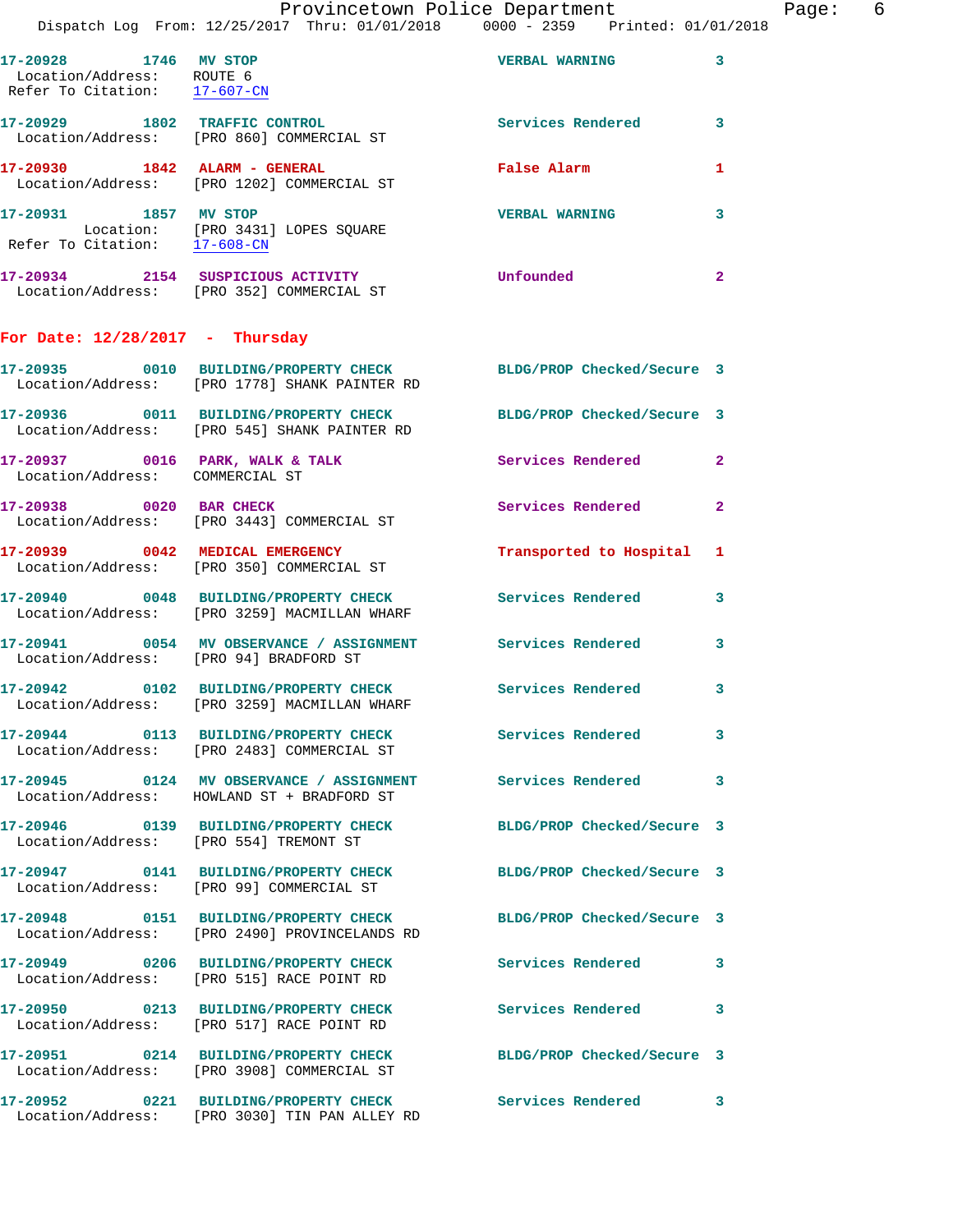|                                                                | Provincetown Police Department Page: 7<br>Dispatch Log From: 12/25/2017 Thru: 01/01/2018   0000 - 2359   Printed: 01/01/2018 |                            |              |  |
|----------------------------------------------------------------|------------------------------------------------------------------------------------------------------------------------------|----------------------------|--------------|--|
|                                                                | 17-20953 0312 BUILDING/PROPERTY CHECK BLDG/PROP Checked/Secure 3<br>Location/Address: [PRO 530] SHANK PAINTER RD             |                            |              |  |
|                                                                | 17-20954 0424 BUILDING/PROPERTY CHECK Services Rendered 3<br>Location/Address: [PRO 3430] COMMERCIAL ST                      |                            |              |  |
|                                                                | 17-20955 0457 MV OBSERVANCE / ASSIGNMENT Services Rendered<br>Location/Address: [PRO 530] SHANK PAINTER RD                   |                            | 3            |  |
|                                                                | 17-20956 0600 PARK, WALK & TALK 1988 Services Rendered<br>Location/Address: [PRO 516] RACE POINT RD                          |                            | $\mathbf{2}$ |  |
|                                                                | 17-20957 0630 MEDICAL EMERGENCY<br>Location/Address: [PRO 3222] ALDEN ST                                                     | Transported to Hospital 1  |              |  |
|                                                                | 17-20959 0808 SERVICE CALL - POLICE Services Rendered<br>Location/Address: [PRO 3296] SHANK PAINTER RD                       |                            | $\mathbf{3}$ |  |
| Location/Address: COMMERCIAL ST                                | 17-20960 0858 PARKING COMPLAINT                                                                                              | Services Rendered          | 3            |  |
|                                                                | 17-20961 0905 BUILDING/PROPERTY CHECK BLDG/PROP Checked/Secure 3<br>Location/Address: [PRO 2206] PILGRIMS LANDING            |                            |              |  |
|                                                                | 17-20962 0908 ANIMAL CALL<br>Location/Address: [PRO 556] TREMONT ST                                                          | SPOKEN TO                  | $\mathbf{2}$ |  |
|                                                                | 17-20963 0939 BUILDING/PROPERTY CHECK BLDG/PROP Checked/Secure 3<br>Location/Address: [PRO 3259] MACMILLAN WHARF             |                            |              |  |
|                                                                | $17-20964$ 0941 PARK, WALK & TALK<br>Location/Address: [PRO 3121] COMMERCIAL ST                                              | Services Rendered 2        |              |  |
| 17-20966 1032 HAZARDS                                          | Location/Address: COMMERCIAL ST + CARVER ST                                                                                  | Referred to Other Agency 2 |              |  |
| Location/Address: [PRO 2518] ROUTE 6                           | 17-20967 1033 MV OBSERVANCE / ASSIGNMENT Services Rendered 3                                                                 |                            |              |  |
| Location/Address: [PRO 3287] ROUTE 6                           | 17-20968 1233 BUILDING/PROPERTY CHECK BLDG/PROP Checked/Secure 3                                                             |                            |              |  |
|                                                                | 17-20969 1238 MEDICAL EMERGENCY<br>Location/Address: [PRO 1892] SHANK PAINTER RD                                             | Services Rendered 1        |              |  |
| 17-20970 1247 LOST PROPERTY                                    | Location/Address: [PRO 523] COMMERCIAL ST                                                                                    | SPOKEN TO                  | 3            |  |
| 17-20971 1252 LOST PROPERTY<br>Location/Address: COMMERCIAL ST |                                                                                                                              | <b>Services Rendered</b>   | 3            |  |
|                                                                | 17-20972 1310 PARK, WALK & TALK<br>Location/Address: [PRO 537] SHANK PAINTER RD                                              | Services Rendered          | $\mathbf{2}$ |  |
| Location/Address: COMMERCIAL ST                                | 17-20973 1315 PARKING COMPLAINT                                                                                              | Services Rendered 3        |              |  |
|                                                                | 17-20974 1322 SERVICE CALL - POLICE Services Rendered<br>Location/Address: COMMERCIAL ST + RYDER ST                          |                            | 3            |  |
| Location/Address: [PRO 571] ALDEN ST                           | 17-20975 1346 BUILDING/PROPERTY CHECK BLDG/PROP Checked/Secure 3                                                             |                            |              |  |
|                                                                | 17-20976 1452 MEDICAL EMERGENCY Services Rendered 1<br>Location/Address: [PRO 1109] SOMERSET RD                              |                            |              |  |
| Location/Address: [PRO 3440] ROUTE 6                           | 17-20977 1526 MV OBSERVANCE / ASSIGNMENT Services Rendered 3                                                                 |                            |              |  |
|                                                                |                                                                                                                              | <b>VERBAL WARNING</b>      | 3            |  |

Location/Address: [PRO 2513] ROUTE 6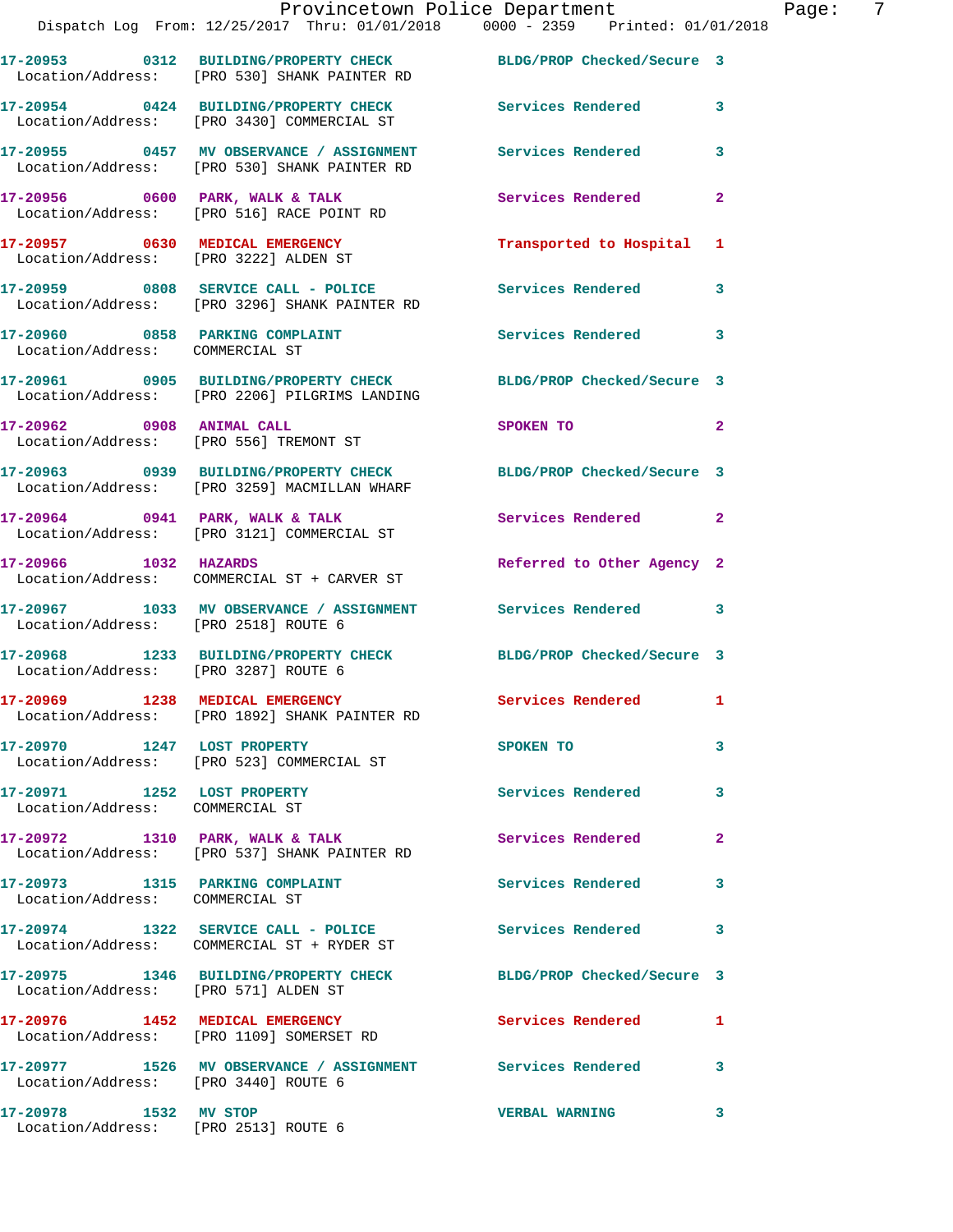|                                                                                                    | Dispatch Log From: 12/25/2017 Thru: 01/01/2018 0000 - 2359 Printed: 01/01/2018                                    | Provincetown Police Department                      | Page: 8      |
|----------------------------------------------------------------------------------------------------|-------------------------------------------------------------------------------------------------------------------|-----------------------------------------------------|--------------|
| Refer To Citation: 17-611-CN                                                                       |                                                                                                                   |                                                     |              |
|                                                                                                    | 17-20979   1613   GENERAL INFO<br>Location/Address: [PRO 2802] RACE POINT RD                                      | Services Rendered 3                                 |              |
|                                                                                                    | 17-20980 1637 BUILDING/PROPERTY CHECK Services Rendered<br>Location/Address: [PRO 515] RACE POINT RD              |                                                     | 3            |
|                                                                                                    | 17-20981 1644 BUILDING/PROPERTY CHECK BLDG/PROP Checked/Secure 3<br>Location/Address: [PRO 516] RACE POINT RD     |                                                     |              |
|                                                                                                    | 17-20982 1654 MV OBSERVANCE / ASSIGNMENT Services Rendered<br>Location/Address: BRADFORD ST + STANDISH ST         |                                                     | $\mathbf{3}$ |
|                                                                                                    | 17-20983 1708 MV OBSERVANCE / ASSIGNMENT Services Rendered 3<br>Location/Address: HIGH POLE HILL + BRADFORD ST    |                                                     |              |
| 17-20984 1714 MV STOP<br>Location/Address: BRADFORD ST<br>Refer To Citation: $\frac{17-612-CN}{2}$ |                                                                                                                   | <b>VERBAL WARNING</b>                               | 3            |
|                                                                                                    | 17-20985 1737 ALARM - FIRE<br>Location/Address: [PRO 1796] BRADFORD ST                                            | False Alarm <b>Example 2</b>                        | 1            |
|                                                                                                    | 17-20986 1810 BUILDING/PROPERTY CHECK BLDG/PROP Checked/Secure 3<br>Location/Address: [PRO 3430] COMMERCIAL ST    |                                                     |              |
| Location/Address: [PRO 3440] ROUTE 6                                                               | 17-20987 1813 MV OBSERVANCE / ASSIGNMENT Services Rendered                                                        |                                                     | 3            |
|                                                                                                    | 17-20988 1819 ASSIST CITIZEN<br>Location/Address: [PRO 1980] CARVER ST                                            | Referred to Other Agency 3                          |              |
|                                                                                                    | 17-20989 1934 PARK, WALK & TALK<br>Location/Address: [PRO 356] COMMERCIAL ST                                      | Services Rendered                                   | $\mathbf{2}$ |
|                                                                                                    | 17-20990 2003 MV OBSERVANCE / ASSIGNMENT Services Rendered 3<br>Location/Address: [PRO 606] CONWELL ST            |                                                     |              |
|                                                                                                    | 17-20992 2023 ALARM - GENERAL<br>Location/Address: [PRO 182] COMMERCIAL ST                                        | False Alarm <b>Exercise Service Service Service</b> | 1            |
|                                                                                                    | 17-20991 2024 BUILDING/PROPERTY CHECK<br>Location/Address: [PRO 2494] BRADFORD ST                                 | Services Rendered                                   |              |
|                                                                                                    | 17-20993 2035 BUILDING/PROPERTY CHECK Services Rendered<br>Location/Address: [PRO 3908] COMMERCIAL ST             |                                                     | 3            |
|                                                                                                    | 17-20994 2038 BUILDING/PROPERTY CHECK BLDG/PROP Checked/Secure 3 Location/Address: TIN PAN ALLEY RD               |                                                     |              |
|                                                                                                    | 17-20996 2154 BAR CHECK<br>Location/Address: [PRO 3443] COMMERCIAL ST                                             | Services Rendered                                   | $\mathbf{2}$ |
|                                                                                                    | 17-20997 2219 BUILDING/PROPERTY CHECK Services Rendered<br>Location/Address: [PRO 3296] SHANK PAINTER RD          |                                                     | 3            |
| For Date: $12/29/2017$ - Friday                                                                    |                                                                                                                   |                                                     |              |
|                                                                                                    | 17-20998 0007 BUILDING/PROPERTY CHECK BLDG/PROP Checked/Secure 3<br>Location/Address: [PRO 2490] PROVINCELANDS RD |                                                     |              |
|                                                                                                    | 17-20999 0007 BUILDING/PROPERTY CHECK BLDG/PROP Checked/Secure 3<br>Location/Address: [PRO 2859] BRADFORD ST      |                                                     |              |
|                                                                                                    | 17-21000 0011 MV OBSERVANCE / ASSIGNMENT Services Rendered 3<br>Location/Address: BRADFORD ST + HOWLAND ST        |                                                     |              |
|                                                                                                    | 17-21001 0020 MV OBSERVANCE / ASSIGNMENT                                                                          | No Action Required                                  | 3            |

Location/Address: PRINCE ST + BRADFORD ST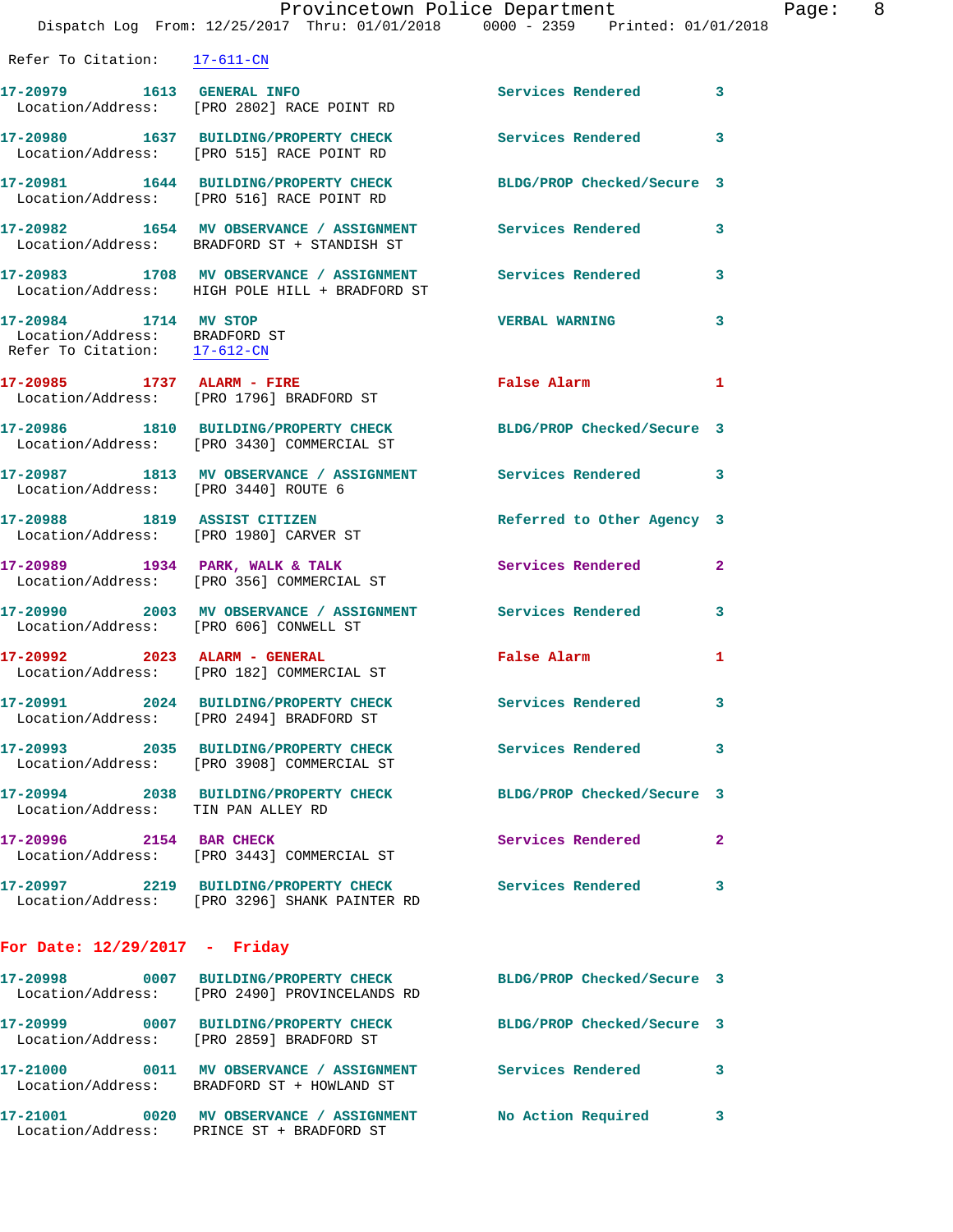|                                       | 17-21002 0100 BUILDING/PROPERTY CHECK<br>Location/Address: [PRO 3908] COMMERCIAL ST                              | BLDG/PROP Checked/Secure 3 |                            |
|---------------------------------------|------------------------------------------------------------------------------------------------------------------|----------------------------|----------------------------|
|                                       | 17-21003 0103 BUILDING/PROPERTY CHECK<br>Location/Address: [PRO 182] COMMERCIAL ST                               | BLDG/PROP Checked/Secure 3 |                            |
|                                       | 17-21004 0126 BUILDING/PROPERTY CHECK<br>Location/Address: [PRO 75] CAPTAIN BERTIES WAY                          | BLDG/PROP Checked/Secure 3 |                            |
| Location/Address: [PRO 512] PRINCE ST | 17-21005 0136 BUILDING/PROPERTY CHECK                                                                            | BLDG/PROP Checked/Secure 3 |                            |
|                                       | 17-21006 0148 MV OBSERVANCE / ASSIGNMENT<br>Location/Address: [PRO 530] SHANK PAINTER RD                         | <b>Services Rendered</b>   | $\overline{\phantom{a}}$ 3 |
|                                       | 17-21007 0156 BUILDING/PROPERTY CHECK<br>Location/Address: [PRO 357] COMMERCIAL ST                               | BLDG/PROP Checked/Secure 3 |                            |
| 17-21008 0240 ROAD TREATMENT          | Location/Address: [PRO 542] SHANK PAINTER RD                                                                     | Referred to Other Agency 2 |                            |
|                                       | 17-21009 0249 BUILDING/PROPERTY CHECK<br>Location/Address: [PRO 3259] MACMILLAN WHARF                            | Services Rendered 3        |                            |
|                                       | 17-21010 0252 BUILDING/PROPERTY CHECK<br>Location/Address: [PRO 3030] TIN PAN ALLEY RD                           | BLDG/PROP Checked/Secure 3 |                            |
|                                       | 17-21011 0302 BUILDING/PROPERTY CHECK<br>Location/Address: [PRO 2540] RACE POINT RD                              | BLDG/PROP Checked/Secure 3 |                            |
| Location/Address: [PRO 3921] ROUTE 6  | 17-21012 0307 BUILDING/PROPERTY CHECK                                                                            | Services Rendered 3        |                            |
|                                       | 17-21013 0309 BUILDING/PROPERTY CHECK<br>Location/Address: [PRO 517] RACE POINT RD                               | BLDG/PROP Checked/Secure 3 |                            |
|                                       | 17-21014 0315 BUILDING/PROPERTY CHECK<br>Location/Address: [PRO 515] RACE POINT RD                               | BLDG/PROP Checked/Secure 3 |                            |
|                                       | 17-21015 0430 BUILDING/PROPERTY CHECK<br>Location/Address: [PRO 2977] COMMERCIAL ST                              | Services Rendered          | 3                          |
|                                       | 17-21016 0456 BUILDING/PROPERTY CHECK<br>Location/Address: [PRO 106] COMMERCIAL ST                               | <b>Services Rendered</b>   | 3                          |
|                                       | 17-21017 0534 PARK, WALK & TALK<br>Location/Address: [PRO 539] SHANK PAINTER RD                                  | Services Rendered          | $\mathbf{2}^-$             |
|                                       | 17-21019 0740 BUILDING/PROPERTY CHECK BLDG/PROP Checked/Secure 3<br>Location/Address: [PRO 3259] MACMILLAN WHARF |                            |                            |
| Location/Address: [PRO 2521] ROUTE 6  | 17-21020 0800 MV OBSERVANCE / ASSIGNMENT Services Rendered                                                       |                            | $\mathbf{3}$               |
|                                       | 17-21021 0853 SERVICE CALL - POLICE 3 Services Rendered 3<br>Location/Address: [PRO 542] SHANK PAINTER RD        |                            |                            |
|                                       | 17-21022 0930 SERVE WARRANT<br>Location/Address: [PRO 2045] BAYBERRY AVE                                         | Could Not Locate           | $\mathbf{3}$               |
|                                       | 17-21024 1103 MEDICAL EMERGENCY<br>Location/Address: [PRO 1509] BRADFORD ST                                      | <b>PATIENT REFUSAL</b>     | 1                          |
| Location/Address: [PRO 3440] ROUTE 6  | 17-21023 1106 MV OBSERVANCE / ASSIGNMENT Services Rendered                                                       |                            | $\mathbf{3}$               |
|                                       | 17-21026 1121 PARK, WALK & TALK<br>Location/Address: [PRO 516] RACE POINT RD                                     | No Action Required 2       |                            |
| 17-21027 1130 PARKING COMPLAINT       |                                                                                                                  | Services Rendered 3        |                            |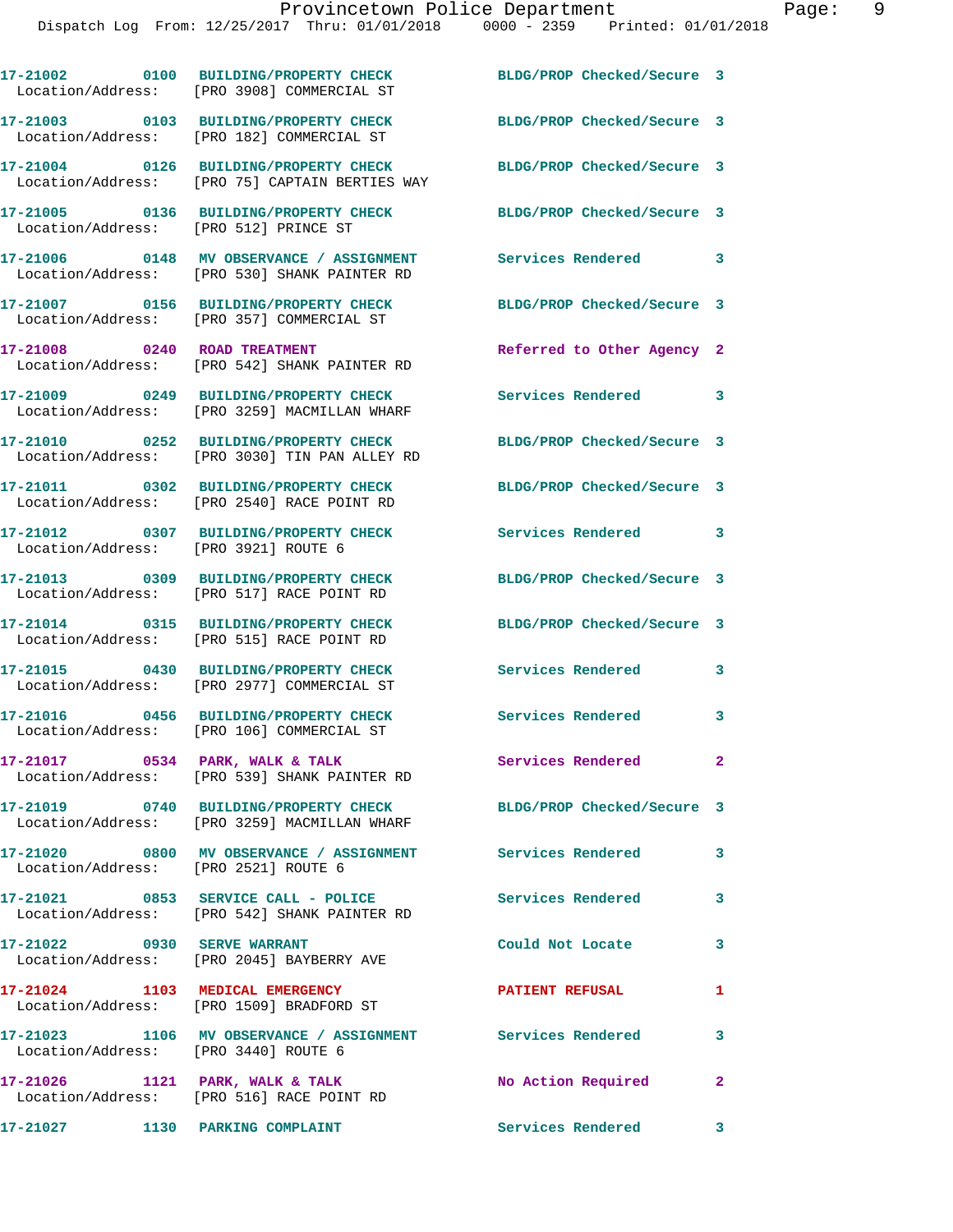|                               | Dispatch Log From: 12/25/2017 Thru: 01/01/2018 0000 - 2359 Printed: 01/01/2018                                    | Provincetown Police Department                                                                                 |              | Page: | 10 |
|-------------------------------|-------------------------------------------------------------------------------------------------------------------|----------------------------------------------------------------------------------------------------------------|--------------|-------|----|
|                               | Location/Address: [PRO 744] BRADFORD ST                                                                           |                                                                                                                |              |       |    |
|                               | 17-21028 1209 ALARM - GENERAL<br>Location/Address: [PRO 1613] WINTHROP ST                                         | No Action Required 1                                                                                           |              |       |    |
|                               | 17-21029 1242 BUILDING/PROPERTY CHECK<br>Location/Address: [PRO 3432] TIN PAN ALLEY RD                            | BLDG/PROP Checked/Secure 3                                                                                     |              |       |    |
|                               | Location/Address: [PRO 1290] BRADFORD ST                                                                          | False Alarm and the state of the state of the state of the state of the state of the state of the state of the | $\mathbf{1}$ |       |    |
|                               | 17-21030 1259 BUILDING/PROPERTY CHECK<br>Location/Address: [PRO 2490] PROVINCELANDS RD                            | BLDG/PROP Checked/Secure 3                                                                                     |              |       |    |
|                               | 17-21032 1305 BUILDING/PROPERTY CHECK Services Rendered 3<br>Location/Address: [PRO 105] COMMERCIAL ST            |                                                                                                                |              |       |    |
|                               | 17-21034 1357 BUILDING/PROPERTY CHECK<br>Location/Address: [PRO 3259] MACMILLAN WHARF                             | BLDG/PROP Checked/Secure 3                                                                                     |              |       |    |
|                               | 17-21035 1407 BUILDING/PROPERTY CHECK<br>Location/Address: [PRO 2483] COMMERCIAL ST                               | BLDG/PROP Checked/Secure 3                                                                                     |              |       |    |
|                               | 17-21036 1421 BUILDING/PROPERTY CHECK<br>Location/Address: [PRO 519] RACE POINT RD                                | BLDG/PROP Checked/Secure 3                                                                                     |              |       |    |
|                               | 17-21039 1539 BUILDING/PROPERTY CHECK BLDG/PROP Checked/Secure 3<br>Location/Address: [PRO 1638] COMMERCIAL ST    |                                                                                                                |              |       |    |
|                               | 17-21040 1540 PARK, WALK & TALK<br>Location/Address: [PRO 105] COMMERCIAL ST                                      | Services Rendered                                                                                              | 2            |       |    |
|                               | 17-21041 1704 MEDICAL EMERGENCY<br>Location/Address: [PRO 3222] ALDEN ST                                          | <b>PATIENT REFUSAL</b>                                                                                         | 1            |       |    |
|                               | 17-21042 1710 MV COMPLAINT<br>Location/Address: [PRO 1323] COMMERCIAL ST                                          | <b>Services Rendered</b>                                                                                       | $\mathbf{2}$ |       |    |
|                               | 17-21043 1734 BUILDING/PROPERTY CHECK BLDG/PROP Checked/Secure 3<br>Location/Address: [PRO 2206] PILGRIMS LANDING |                                                                                                                |              |       |    |
| Location/Address:             | 17-21044 1736 MV OBSERVANCE / ASSIGNMENT Services Rendered<br>SHANK PAINTER RD + BRADFORD ST                      |                                                                                                                | 3            |       |    |
|                               | 17-21045 1844 BUILDING/PROPERTY CHECK BLDG/PROP Checked/Secure 3<br>Location/Address: [PRO 948] HOLWAY AVE        |                                                                                                                |              |       |    |
|                               | 17-21046 1955 BUILDING/PROPERTY CHECK<br>Location/Address: [PRO 105] COMMERCIAL ST                                | BLDG/PROP Checked/Secure 3                                                                                     |              |       |    |
| 17-21047 2009 ALARM - GENERAL | Location/Address: [PRO 530] SHANK PAINTER RD                                                                      | False Alarm <b>Exercise Service Service Service</b>                                                            | $\mathbf{1}$ |       |    |
| 17-21048 2025 LOST PROPERTY   | Location/Address: [PRO 542] SHANK PAINTER RD                                                                      | <b>Services Rendered</b>                                                                                       | 3            |       |    |
| 17-21049 2100 DISORDERLY      | Location/Address: [PRO 539] SHANK PAINTER RD                                                                      | <b>Unfounded</b>                                                                                               | 1            |       |    |
|                               | 17-21050 2114 BUILDING/PROPERTY CHECK<br>Location/Address: [PRO 2490] PROVINCELANDS RD                            | BLDG/PROP Checked/Secure 3                                                                                     |              |       |    |
|                               | 17-21051 2123 BUILDING/PROPERTY CHECK BLDG/PROP Checked/Secure 3<br>Location/Address: [PRO 3259] MACMILLAN WHARF  |                                                                                                                |              |       |    |
|                               | 17-21052 2133 BUILDING/PROPERTY CHECK<br>Location/Address: [PRO 75] CAPTAIN BERTIES WAY                           | BLDG/PROP Checked/Secure 3                                                                                     |              |       |    |
|                               | 17-21053 2138 MEDICAL EMERGENCY<br>Location/Address: [PRO 3670] SHANK PAINTER RD                                  | Transported to Hospital 1                                                                                      |              |       |    |
|                               |                                                                                                                   |                                                                                                                |              |       |    |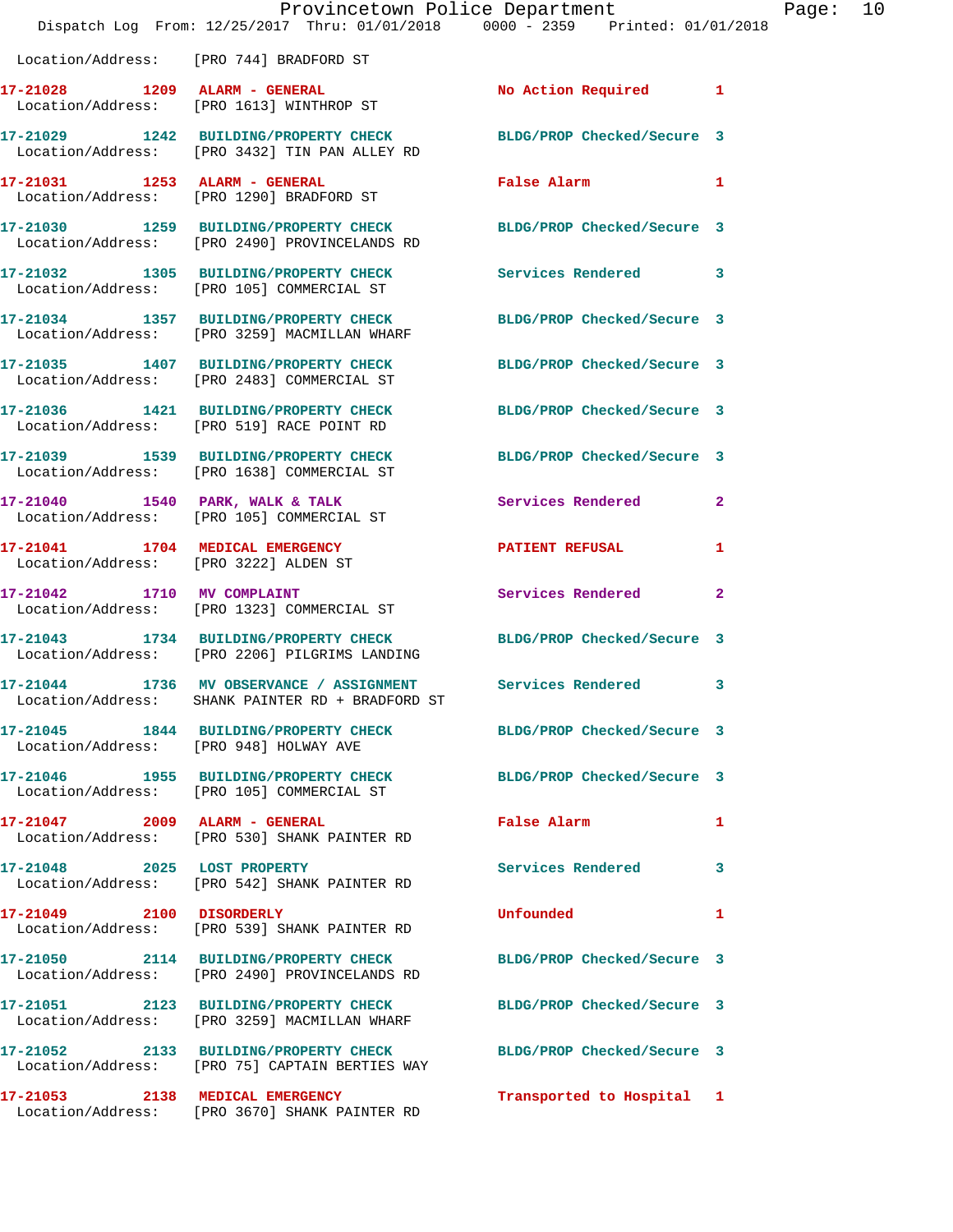| 17-21055          | $2332$ ALARM - FIRE    | <b>Services Rendered</b> |  |
|-------------------|------------------------|--------------------------|--|
| Location/Address: | [PRO 1796] BRADFORD ST |                          |  |

## **For Date: 12/30/2017 - Saturday**

|                       | $17-21056$ 0001 PARK, WALK & TALK<br>Location/Address: [PRO 539] SHANK PAINTER RD                         | Services Rendered          | $\overline{\mathbf{2}}$ |
|-----------------------|-----------------------------------------------------------------------------------------------------------|----------------------------|-------------------------|
|                       | 17-21057 0057 BUILDING/PROPERTY CHECK<br>Location/Address: [PRO 444] HIGH POLE HILL                       | BLDG/PROP Checked/Secure 3 |                         |
|                       | 17-21058 0120 MV OBSERVANCE / ASSIGNMENT<br>Location/Address: BRADFORD ST + HIGH POLE HILL                | <b>Services Rendered</b>   | 3                       |
|                       | 17-21059 0124 MV OBSERVANCE / ASSIGNMENT<br>Location/Address: [PRO 595] BRADFORD ST                       | No Action Required         | 3                       |
| 17-21060 0141 MV STOP | Location/Address: [PRO 3231] BRADFORD ST<br>Refer To Citation: $\frac{17-613-CN}{27}$                     | <b>VERBAL WARNING</b>      | 3                       |
|                       | 17-21061 0152 BUILDING/PROPERTY CHECK<br>Location/Address: [PRO 3259] MACMILLAN WHARF                     | BLDG/PROP Checked/Secure 3 |                         |
|                       | 17-21062 0202 BUILDING/PROPERTY CHECK<br>Location/Address: [PRO 379] COMMERCIAL ST                        | BLDG/PROP Checked/Secure 3 |                         |
|                       | 17-21063 0206 BUILDING/PROPERTY CHECK<br>Location/Address: [PRO 2539] RYDER ST EXT                        | BLDG/PROP Checked/Secure 3 |                         |
|                       | 17-21064 0213 MV OBSERVANCE / ASSIGNMENT<br>Location/Address: COURT ST + SHANK PAINTER RD                 | No Action Required         | 3                       |
|                       | 17-21065 0217 BUILDING/PROPERTY CHECK<br>Location/Address: [PRO 2483] COMMERCIAL ST                       | Services Rendered          | 3                       |
|                       | 17-21066 6 0232 MV OBSERVANCE / ASSIGNMENT Services Rendered<br>Location/Address: SNAIL RD + ROUTE 6      |                            | $\mathbf{3}$            |
|                       | 17-21067 0304 BUILDING/PROPERTY CHECK<br>Location/Address: [PRO 521] ROUTE 6                              | Services Rendered          | 3                       |
|                       | 17-21068 0344 BUILDING/PROPERTY CHECK<br>Location/Address: [PRO 440] HARRY KEMP WAY                       | BLDG/PROP Checked/Secure 3 |                         |
|                       | 17-21069 0434 BUILDING/PROPERTY CHECK<br>Location/Address: TIN PAN ALLEY RD                               | <b>Services Rendered</b>   | 3                       |
|                       | 17-21070 0454 BUILDING/PROPERTY CHECK<br>Location/Address: [PRO 413] CONWELL ST                           | BLDG/PROP Checked/Secure 3 |                         |
| 17-21071              | 0521 BUILDING/PROPERTY CHECK<br>Location/Address: [PRO 554] TREMONT ST                                    | BLDG/PROP Checked/Secure 3 |                         |
|                       | Location/Address: [PRO 519] RACE POINT RD                                                                 | BLDG/PROP Checked/Secure 3 |                         |
|                       | 17-21073 0626 BUILDING/PROPERTY CHECK<br>Location/Address: [PRO 1638] COMMERCIAL ST                       | BLDG/PROP Checked/Secure 3 |                         |
|                       | 17-21075 0844 MV OBSERVANCE / ASSIGNMENT<br>Location/Address: JEROME SMITH RD + SHANK PAINTER RD          | Services Rendered          | 3                       |
|                       | 17-21076 0851 BUILDING/PROPERTY CHECK<br>Location/Address: [PRO 2540] RACE POINT RD                       | BLDG/PROP Checked/Secure 3 |                         |
|                       | 17-21077 0910 MV OBSERVANCE / ASSIGNMENT No Action Required<br>Location/Address: [PRO 3430] COMMERCIAL ST |                            | 3                       |
|                       | 17-21078 0914 PARK, WALK & TALK                                                                           | No Action Required         | $\mathbf{2}$            |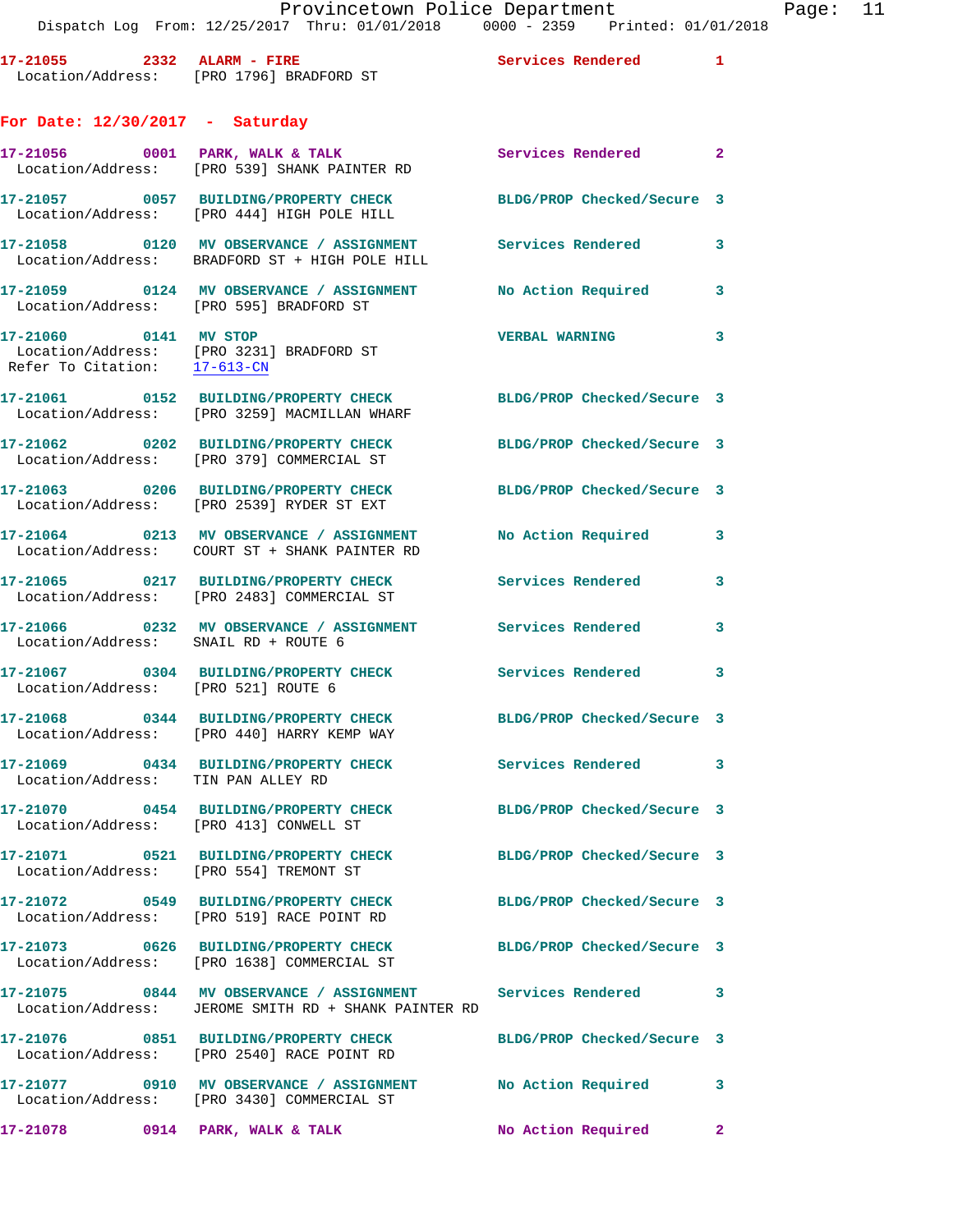|                                                                                                    |                                               | Provincetown Police Department Page: 12<br>Dispatch Log From: 12/25/2017 Thru: 01/01/2018 0000 - 2359 Printed: 01/01/2018 |              |  |
|----------------------------------------------------------------------------------------------------|-----------------------------------------------|---------------------------------------------------------------------------------------------------------------------------|--------------|--|
| Location/Address: [PRO 488] MAYFLOWER ST                                                           |                                               |                                                                                                                           |              |  |
|                                                                                                    | Location/Address: [PRO 2585] PROVINCELANDS RD | 17-21079 0930 SUSPICIOUS ACTIVITY Services Rendered 2                                                                     |              |  |
| Location/Address: [PRO 976] MAPLE CT                                                               |                                               | 17-21081 1048 COMPLAINT - GENERAL SPOKEN TO                                                                               | 3            |  |
| Location/Address: [PRO 3317] CEMETERY RD                                                           |                                               | 17-21082 1103 BUILDING/PROPERTY CHECK BLDG/PROP Checked/Secure 3                                                          |              |  |
| 17-21083 1119 FOLLOW UP<br>Location/Address: [PRO 976] MAPLE CT                                    |                                               | No Action Required 2                                                                                                      |              |  |
| Location/Address: [PRO 1509] BRADFORD ST                                                           |                                               | 17-21085 1258 MEDICAL EMERGENCY 1 PATIENT REFUSAL 1                                                                       |              |  |
| 17-21087 1319 MV STOP<br>Location/Address: PRINCE ST<br>Refer To Citation: 17-614-CN               |                                               | <b>VERBAL WARNING</b>                                                                                                     | 3            |  |
| Location/Address: [PRO 2543] MACMILLAN WHARF                                                       |                                               | 17-21089 1404 GENERAL INFO 2008 Services Rendered                                                                         | 3            |  |
| Location/Address: TIN PAN ALLEY RD                                                                 |                                               | 17-21088 1405 BUILDING/PROPERTY CHECK BLDG/PROP Checked/Secure 3                                                          |              |  |
| Location/Address: [PRO 519] RACE POINT RD                                                          |                                               | 17-21090 1413 BUILDING/PROPERTY CHECK BLDG/PROP Checked/Secure 3                                                          |              |  |
| Location/Address: [TRU 310] ROUTE 6                                                                |                                               | 17-21092 1454 ASSIST DEPARTMENT / MUTUAL AID Services Rendered 3                                                          |              |  |
| Location/Address: [PRO 105] COMMERCIAL ST                                                          |                                               | 17-21093 1511 PARK, WALK & TALK Services Rendered                                                                         | $\mathbf{2}$ |  |
| 17-21095 1546 FRAUD<br>Location/Address: [PRO 976] MAPLE CT                                        |                                               | Services Rendered                                                                                                         | $\mathbf{2}$ |  |
| Location/Address: [PRO 3440] ROUTE 6                                                               |                                               | 17-21096 1600 MV OBSERVANCE / ASSIGNMENT Services Rendered                                                                | 3            |  |
| 17-21098 1625 MV STOP<br>Location/Address: [PRO 2513] ROUTE 6<br>Refer To Citation: 17-615-CN      |                                               | <b>VERBAL WARNING</b>                                                                                                     |              |  |
| 17-21099 1651 MV STOP<br>Location/Address: [PRO 1586] NICKERSON ST<br>Refer To Citation: 17-616-CN |                                               | <b>VERBAL WARNING</b>                                                                                                     | 3            |  |
| Location/Address: [PRO 2483] COMMERCIAL ST                                                         |                                               | 17-21100 1659 BUILDING/PROPERTY CHECK Services Rendered                                                                   | 3            |  |
| 17-21101 1712 MV STOP<br>Location/Address: [PRO 2513] ROUTE 6<br>Refer To Citation: 17-617-CN      |                                               | <b>VERBAL WARNING</b>                                                                                                     | 3            |  |
| Location/Address: [PRO 1638] COMMERCIAL ST                                                         |                                               | 17-21102 1718 BUILDING/PROPERTY CHECK BLDG/PROP Checked/Secure 3                                                          |              |  |
| Location/Address: [PRO 94] BRADFORD ST                                                             |                                               | 17-21103 1724 MV OBSERVANCE / ASSIGNMENT Services Rendered                                                                | 3            |  |
| 17-21104 1730 BUILDING/PROPERTY CHECK<br>Location/Address: [PRO 519] RACE POINT RD                 |                                               | BLDG/PROP Checked/Secure 3                                                                                                |              |  |
| 17-21105 1745 MV STOP<br>Location/Address: [PRO 3949] COMMERCIAL ST<br>Refer To Citation: R7274478 |                                               | Citation / Warning Issue 3                                                                                                |              |  |
| 17-21107 1916 MEDICAL EMERGENCY                                                                    |                                               | Transported to Hospital 1                                                                                                 |              |  |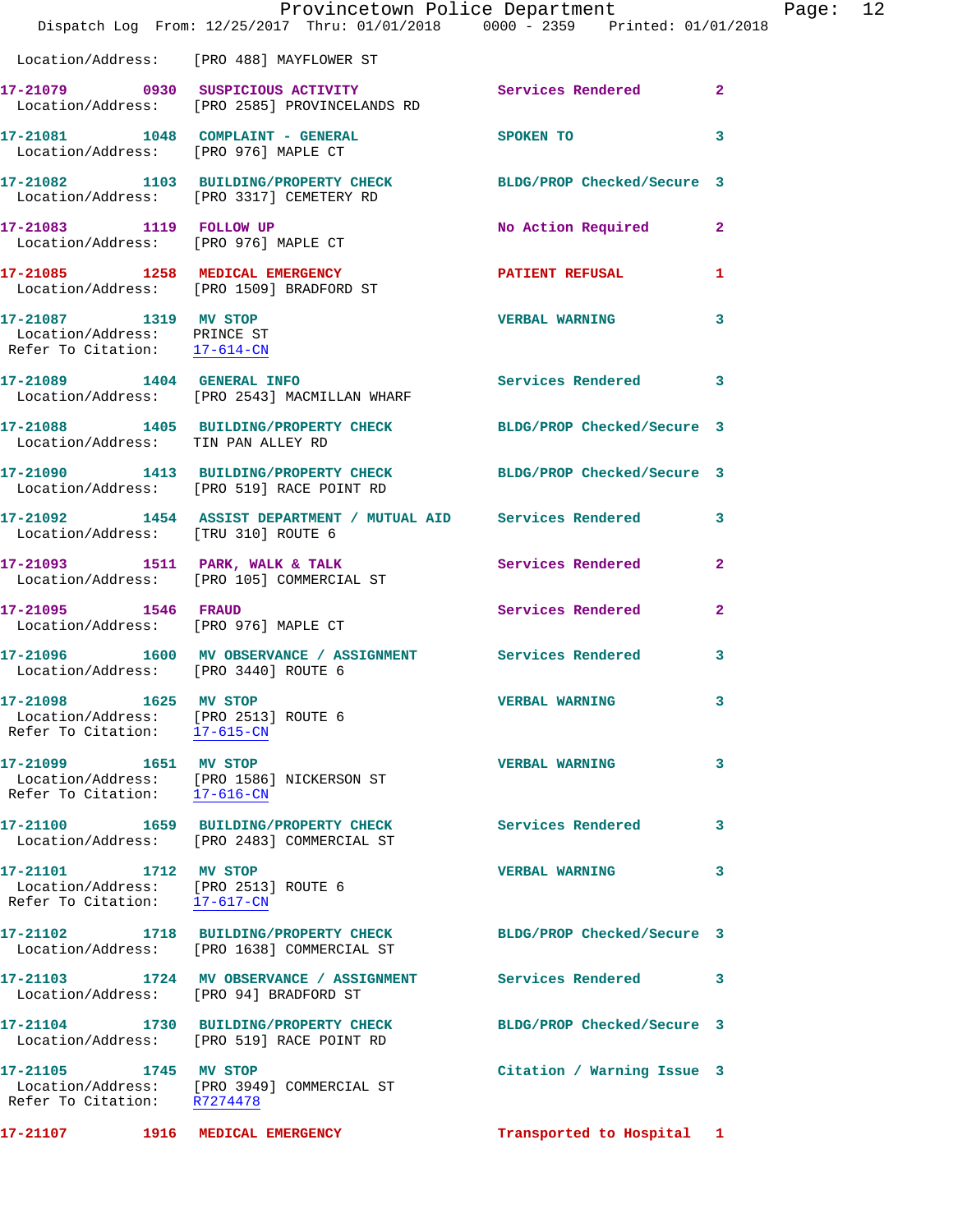|                                                                   | Provincetown Police Department                                                                             |                            |                |
|-------------------------------------------------------------------|------------------------------------------------------------------------------------------------------------|----------------------------|----------------|
|                                                                   | Dispatch Log From: 12/25/2017 Thru: 01/01/2018 0000 - 2359 Printed: 01/01/2018                             |                            |                |
|                                                                   | Location/Address: [PRO 453] KILEY CT                                                                       |                            |                |
|                                                                   | 17-21112 2115 BUILDING/PROPERTY CHECK<br>Location/Address: [PRO 515] RACE POINT RD                         | Services Rendered          | 3              |
|                                                                   | 17-21113 2116 BUILDING/PROPERTY CHECK<br>Location/Address: [PRO 516] RACE POINT RD                         | <b>Services Rendered</b>   | 3              |
| 17-21114 2117 MV COMPLAINT                                        | Location/Address: WASHINGTON AVE + COMMERCIAL ST                                                           | Services Rendered          | $\overline{2}$ |
| 17-21115 2130 BAR CHECK                                           | Location/Address: [PRO 2737] COMMERCIAL ST                                                                 | BLDG/PROP Checked/Secure 2 |                |
| 17-21116 2133 BAR CHECK                                           | Location/Address: [PRO 208] COMMERCIAL ST                                                                  | Services Rendered          | $\mathbf{2}$   |
| 17-21117 2200 MV DISABLED<br>Location/Address: [PRO 2479] ROUTE 6 |                                                                                                            | Unfounded                  | $\mathbf{2}$   |
|                                                                   | 17-21118 2322 BUILDING/PROPERTY CHECK<br>Location/Address: [PRO 3030] TIN PAN ALLEY RD                     | <b>Services Rendered</b>   | 3              |
|                                                                   | 17-21119 2332 BUILDING/PROPERTY CHECK<br>Location/Address: [PRO 517] RACE POINT RD                         | <b>Services Rendered</b>   | 3              |
| 17-21120 2332 ALARM - GENERAL                                     | Location/Address: [PRO 595] BRADFORD ST                                                                    | BLDG/PROP Checked/Secure 1 |                |
| 17-21121 2333 MV STOP                                             | Location/Address: [PRO 536] SHANK PAINTER RD                                                               | <b>VERBAL WARNING</b>      | 3              |
|                                                                   | 17-21122 2356 BUILDING/PROPERTY CHECK<br>Location/Address: [PRO 2483] COMMERCIAL ST                        | Services Rendered          | 3              |
| For Date: 12/31/2017 - Sunday                                     |                                                                                                            |                            |                |
|                                                                   | 17-21123 0009 BUILDING/PROPERTY CHECK<br>Location/Address: [PRO 515] RACE POINT RD                         | Services Rendered          | 3              |
| 17-21124 0022 BAR CHECK                                           | Location/Address: [PRO 3117] COMMERCIAL ST                                                                 | Services Rendered          | $\overline{2}$ |
| 17-21125 0025 MV COLLISION                                        | Location/Address: [PRO 526] RYDER ST EXT<br>Refer To Accident: 17-115-AC                                   | <b>Services Rendered</b>   | 1              |
|                                                                   | 17-21126   0111 MV OBSERVANCE / ASSIGNMENT   Services Rendered<br>Location/Address: [PRO 2489] BRADFORD ST |                            | 3              |
|                                                                   | 17-21127 0136 MV OBSERVANCE / ASSIGNMENT Services Rendered<br>Location/Address: [PRO 4048] ROUTE 6         |                            | 3              |
| Location/Address: TIN PAN ALLEY RD                                | 17-21128 0824 BUILDING/PROPERTY CHECK Services Rendered                                                    |                            | 3              |
|                                                                   | 17-21129 0839 BUILDING/PROPERTY CHECK Services Rendered<br>Location/Address: [PRO 2490] PROVINCELANDS RD   |                            | 3              |
| Location/Address: [PRO 2518] ROUTE 6                              | 17-21130 0847 MV OBSERVANCE / ASSIGNMENT Services Rendered                                                 |                            | 3              |
|                                                                   | 17-21131 0853 BUILDING/PROPERTY CHECK Services Rendered<br>Location/Address: [PRO 2898] JEROME SMITH RD    |                            | 3              |
|                                                                   | 17-21132 0901 BUILDING/PROPERTY CHECK Services Rendered<br>Location/Address: [PRO 3259] MACMILLAN WHARF    |                            | 3              |
|                                                                   | 17-21133 0914 PARK, WALK & TALK<br>Location/Address: [PRO 3004] BRADFORD ST                                | Services Rendered          | 2              |

Page:  $13$ <br>  $218$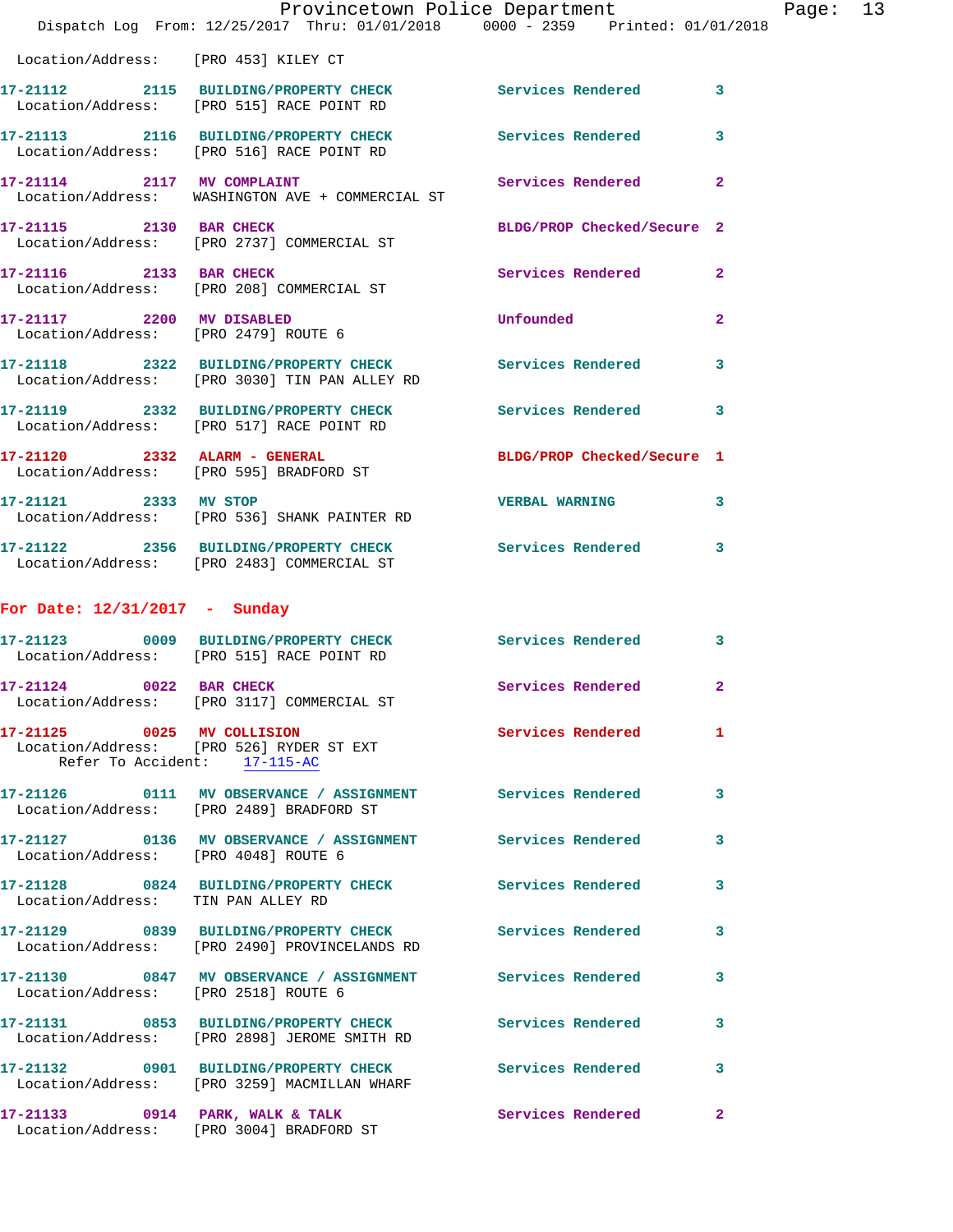| 17-21134 0945 HAZARDS                                                                                                         | Location/Address: [PRO 1162] WINSLOW ST                                                                                  | Services Rendered          | $\overline{2}$ |
|-------------------------------------------------------------------------------------------------------------------------------|--------------------------------------------------------------------------------------------------------------------------|----------------------------|----------------|
| 17-21135 0950 PARKING                                                                                                         | Location/Address: [PRO 2500] COMMERCIAL ST                                                                               | <b>Services Rendered</b>   | 3              |
| Location/Address: [PRO 2513] ROUTE 6                                                                                          | 17-21136 0959 MV OBSERVANCE / ASSIGNMENT Services Rendered                                                               |                            | 3              |
|                                                                                                                               | 17-21139 1058 MV OBSERVANCE / ASSIGNMENT Services Rendered<br>Location/Address: [PRO 2577] BRADFORD ST                   |                            | 3              |
| Location/Address: [PRO 2521] ROUTE 6                                                                                          | 17-21138 1101 MV OBSERVANCE / ASSIGNMENT No Action Required                                                              |                            | 3              |
| 17-21140 1129 MV STOP<br>Location/Address: ROUTE 6 + CONWELL ST<br>Refer To Citation: $\frac{17-618-CN}{17-618-CN}$           |                                                                                                                          | <b>VERBAL WARNING</b>      | 3              |
| 17-21142 1131 MV COMPLAINT<br>Location/Address: PRISCILLA ALDEN RD                                                            |                                                                                                                          | Services Rendered          | $\mathbf{2}$   |
|                                                                                                                               | 17-21141 1133 MEDICAL EMERGENCY<br>Location/Address: [PRO 1509] BRADFORD ST                                              | <b>PATIENT REFUSAL</b>     | 1              |
| 17-21145 1153 GENERAL INFO                                                                                                    | Location/Address: [PRO 1654] NELSON AVE                                                                                  | <b>Services Rendered</b>   | 3              |
| 17-21144 1202 MV STOP<br>Location/Address: ROUTE 6 + HOWLAND ST<br>Refer To Citation: $\frac{17-619-CN}{\pi}$                 |                                                                                                                          | <b>VERBAL WARNING</b>      | 3              |
| 17-21146 1240 FOLLOW UP                                                                                                       | Location/Address: [PRO 542] SHANK PAINTER RD                                                                             | Services Rendered 2        |                |
|                                                                                                                               | 17-21147 1308 ASSIST DEPARTMENT / MUTUAL AID Referred to Other Agency 3<br>Location/Address: [PRO 2490] PROVINCELANDS RD |                            |                |
|                                                                                                                               | 17-21148 1402 BUILDING/PROPERTY CHECK<br>Location/Address: [PRO 519] RACE POINT RD                                       | <b>Services Rendered</b>   | $\mathbf{3}$   |
|                                                                                                                               | Location/Address: [PRO 526] RYDER ST EXT                                                                                 | <b>GONE ON ARRIVAL</b>     | $\overline{a}$ |
|                                                                                                                               | 17-21150 1518 BUILDING/PROPERTY CHECK<br>Location/Address: [PRO 2483] COMMERCIAL ST                                      | Services Rendered          | 3              |
| 17-21153 1533 MV STOP<br>Refer To Citation: 17-620-CN                                                                         | Location/Address: [PRO 2490] PROVINCELANDS RD                                                                            | <b>VERBAL WARNING</b>      | 3              |
| Location/Address: [PRO 2521] ROUTE 6                                                                                          | 17-21151             1536    MV OBSERVANCE  / ASSIGNMENT               Services Rendered                                 |                            | 3              |
|                                                                                                                               | 17-21154 1555 BUILDING/PROPERTY CHECK<br>Location/Address: [PRO 1778] SHANK PAINTER RD                                   | BLDG/PROP Checked/Secure 3 |                |
| Location/Address:                                                                                                             | 17-21155 1559 PARK, WALK & TALK<br>[PRO 105] COMMERCIAL ST                                                               | Services Rendered          | $\mathbf{2}$   |
| 17-21156 1603 MV STOP<br>Location/Address: [PRO 2513] ROUTE 6<br>Refer To Citation: 17-621-CN<br>Refer To Citation: 17-623-CN |                                                                                                                          | <b>VERBAL WARNING</b>      | 3              |
| 17-21157 1617 MV STOP<br>Location/Address: HOWLAND ST<br>Refer To Citation: 17-622-CN                                         |                                                                                                                          | <b>VERBAL WARNING</b>      | 3              |
| 17-21158   1618   MV COMPLAINT                                                                                                |                                                                                                                          | Services Rendered          | $\mathbf{2}$   |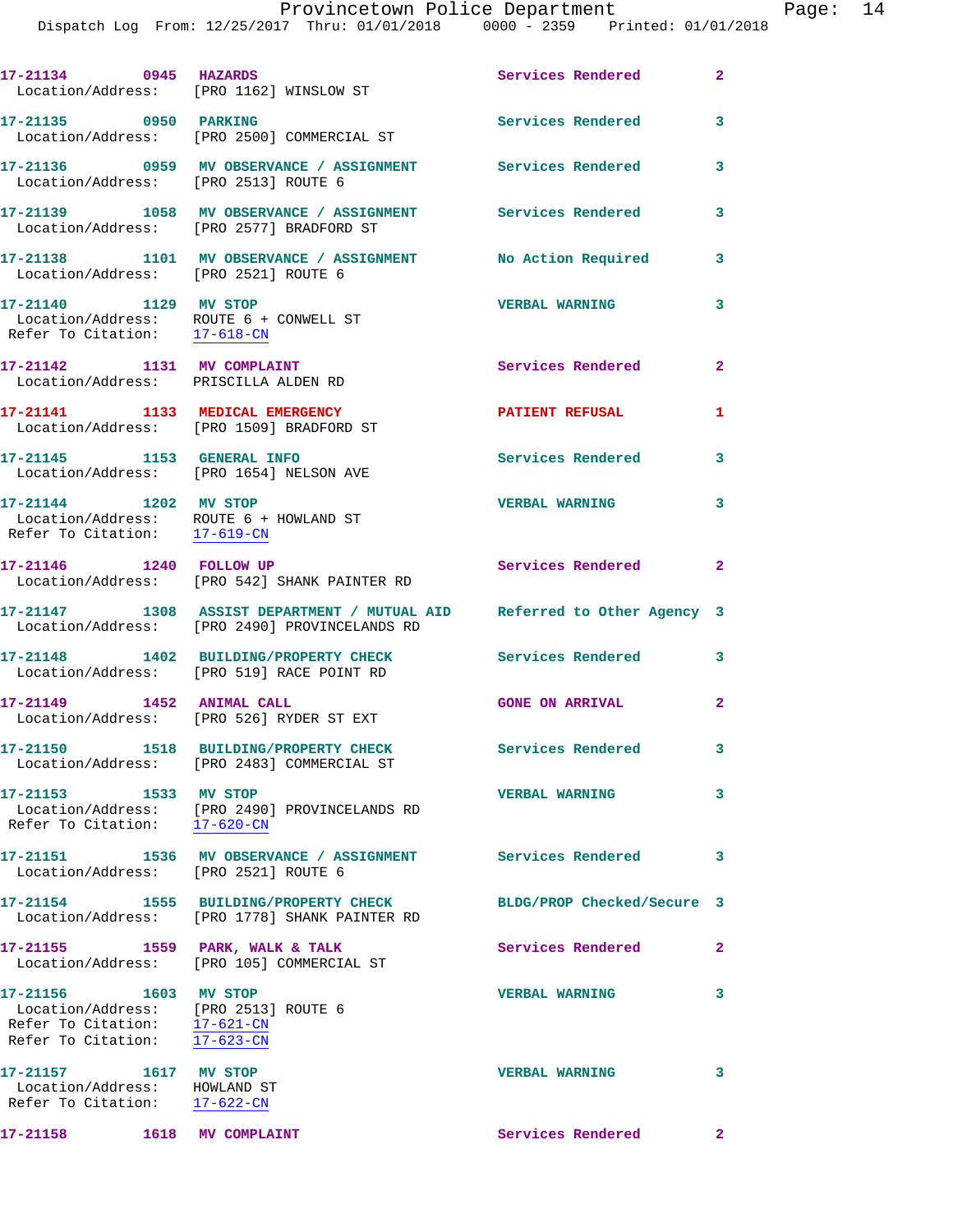|                                                       | Provincetown Police Department<br>Dispatch Log From: 12/25/2017 Thru: 01/01/2018 0000 - 2359 Printed: 01/01/2018  |                            |                |
|-------------------------------------------------------|-------------------------------------------------------------------------------------------------------------------|----------------------------|----------------|
|                                                       | Location/Address: [PRO 2737] COMMERCIAL ST                                                                        |                            |                |
|                                                       |                                                                                                                   | BLDG/PROP Checked/Secure 3 |                |
|                                                       | 17-21160 1817 BUILDING/PROPERTY CHECK Services Rendered<br>Location/Address: [PRO 2481] TREMONT ST                |                            | 3              |
|                                                       | 17-21161 1822 BUILDING/PROPERTY CHECK<br>Location/Address: [PRO 2490] PROVINCELANDS RD                            | <b>Services Rendered</b>   | 3              |
|                                                       | 17-21162 1832 BUILDING/PROPERTY CHECK Services Rendered<br>Location/Address: [PRO 2540] RACE POINT RD             |                            | 3              |
| 17-21163 1834 MV DISABLED                             | Location/Address: PRISCILLA ALDEN RD + BRADFORD ST                                                                | Services Rendered          | $\overline{2}$ |
| Location/Address: [PRO 94] BRADFORD ST                | 17-21164 1853 BUILDING/PROPERTY CHECK Services Rendered                                                           |                            | 3              |
|                                                       | 17-21165 1914 BUILDING/PROPERTY CHECK BLDG/PROP Checked/Secure 3<br>Location/Address: [PRO 2206] PILGRIMS LANDING |                            |                |
|                                                       | 17-21166  2020 ALARM - FIRE<br>Location/Address: [PRO 2329] TELEGRAPH HILL RD                                     | <b>Services Rendered</b>   | 1              |
|                                                       | 17-21167 2031 SERVICE CALL - POLICE<br>Location/Address: [PRO 3443] COMMERCIAL ST                                 | Services Rendered          | 3              |
|                                                       | 17-21168 2044 BAR CHECK<br>Location/Address: [PRO 3443] COMMERCIAL ST                                             | BLDG/PROP Checked/Secure 2 |                |
| 17-21169 2051 BAR CHECK                               | Location/Address: [PRO 399] COMMERCIAL ST                                                                         | BLDG/PROP Checked/Secure 2 |                |
| 17-21170 2101 MV STOP<br>Refer To Citation: 17-624-CN | Location/Address: [PRO 3174] COMMERCIAL ST                                                                        | <b>VERBAL WARNING</b>      | 3              |
|                                                       | 17-21171 2129 911 - GENERAL<br>Location/Address: [PRO 3977] AUNT SUKEYS WAY                                       | <b>Services Rendered</b>   | 1              |
| 17-21172 2146 BAR CHECK                               | Location/Address: [PRO 356] COMMERCIAL ST                                                                         | BLDG/PROP Checked/Secure 2 |                |
| 17-21173 2155 BAR CHECK                               | Location/Address: [PRO 3335] COMMERCIAL ST                                                                        | BLDG/PROP Checked/Secure 2 |                |
| 17-21174 2201 BAR CHECK                               | Location/Address: [PRO 3619] COMMERCIAL ST                                                                        | BLDG/PROP Checked/Secure 2 |                |
|                                                       | 17-21175 2206 SUSPICIOUS ACTIVITY<br>Location/Address: [PRO 3335] COMMERCIAL ST                                   | Services Rendered          | $\overline{2}$ |
| 17-21176 2208 BAR CHECK                               | Location/Address: [PRO 2737] COMMERCIAL ST                                                                        | BLDG/PROP Checked/Secure 2 |                |
| 17-21177 2218 BAR CHECK                               | Location/Address: [PRO 3236] COMMERCIAL ST                                                                        | BLDG/PROP Checked/Secure 2 |                |
| 17-21178 2230 BAR CHECK                               | Location/Address: [PRO 208] COMMERCIAL ST                                                                         | BLDG/PROP Checked/Secure 2 |                |
| 17-21179 2234 BAR CHECK                               | Location/Address: [PRO 2675] COMMERCIAL ST                                                                        | BLDG/PROP Checked/Secure 2 |                |
|                                                       | 17-21180 2359 BUILDING/PROPERTY CHECK<br>Location/Address: [PRO 2483] COMMERCIAL ST                               | Services Rendered          | 3              |

**For Date: 01/01/2018 - Monday**

## Page:  $15$ <br>018